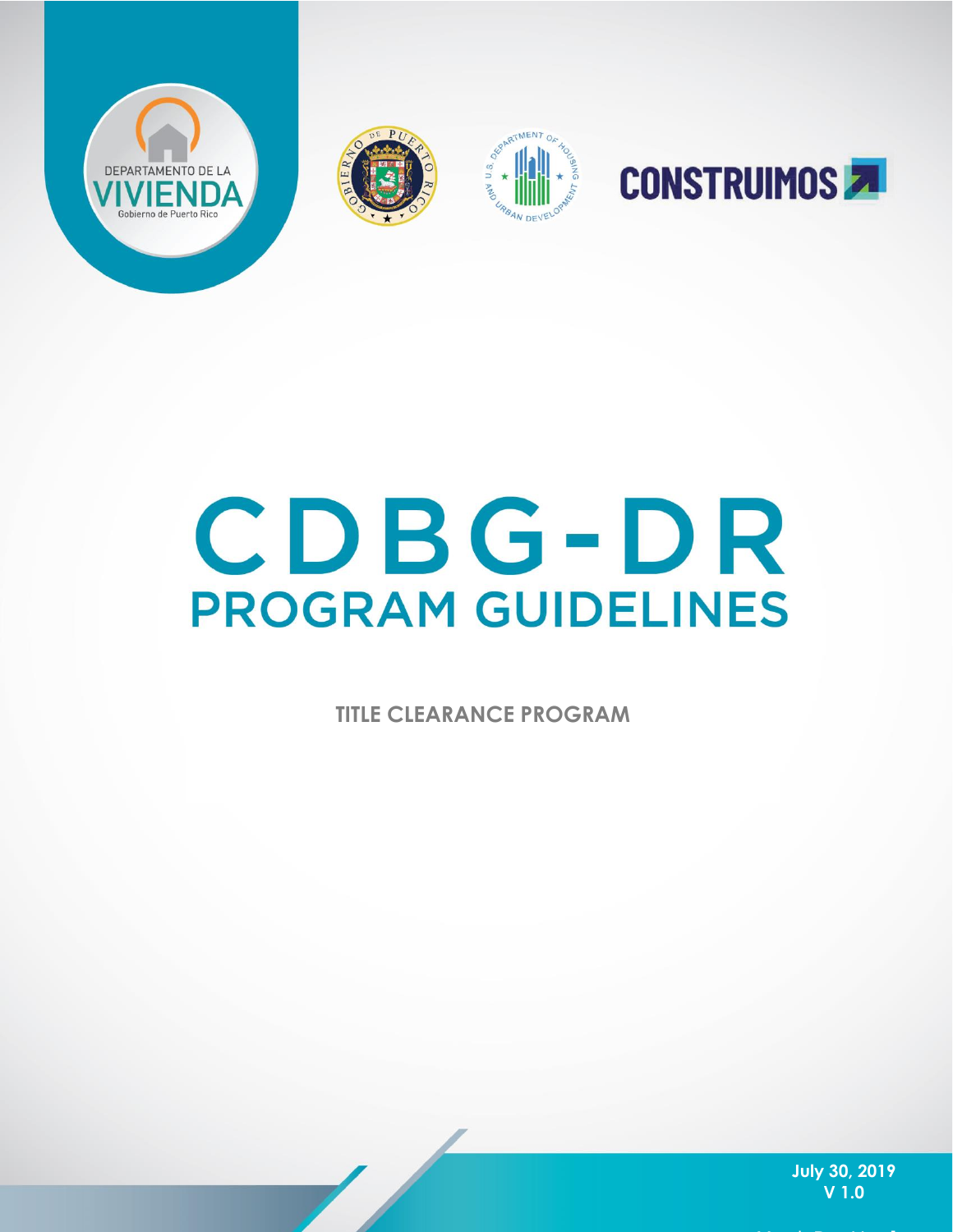CDBG-DR Program Guidelines Title Clearance Program July 30, 2019 (V1.0) Page 2 of 34

**This page was intentionally left blank.**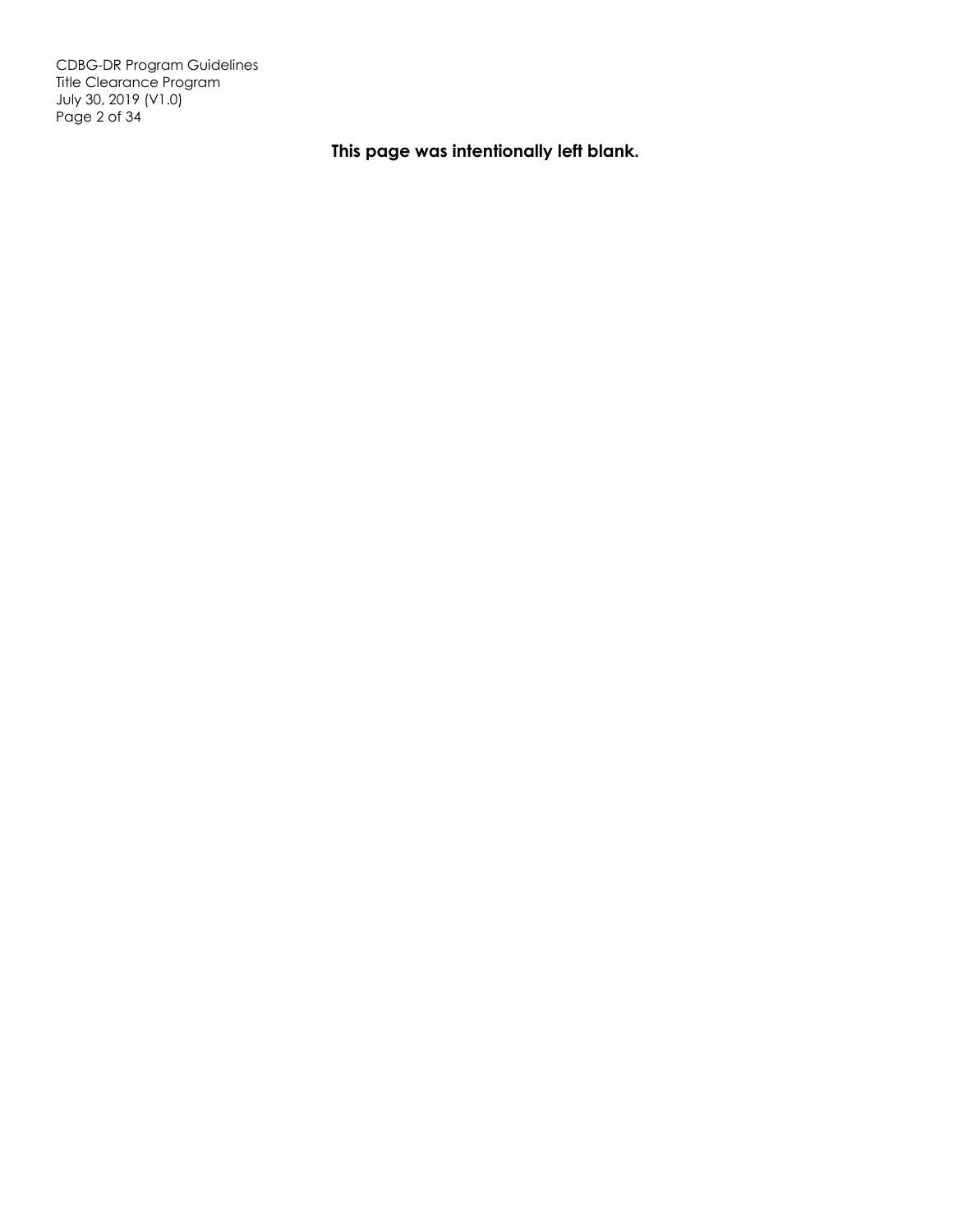## PUERTO RICO DEPARTMENT OF HOUSING CDBG-DR PROGRAM GUIDELINES **TITLE CLEARANCE PROGRAM**

VERSION CONTROL

| <b>VERSION</b><br><b>NUMBER</b> | <b>DATE REVISED</b>  | <b>DESCRIPTION OF REVISIONS</b> |
|---------------------------------|----------------------|---------------------------------|
| 1.0                             | <b>July 30, 2019</b> | <b>Original Version</b>         |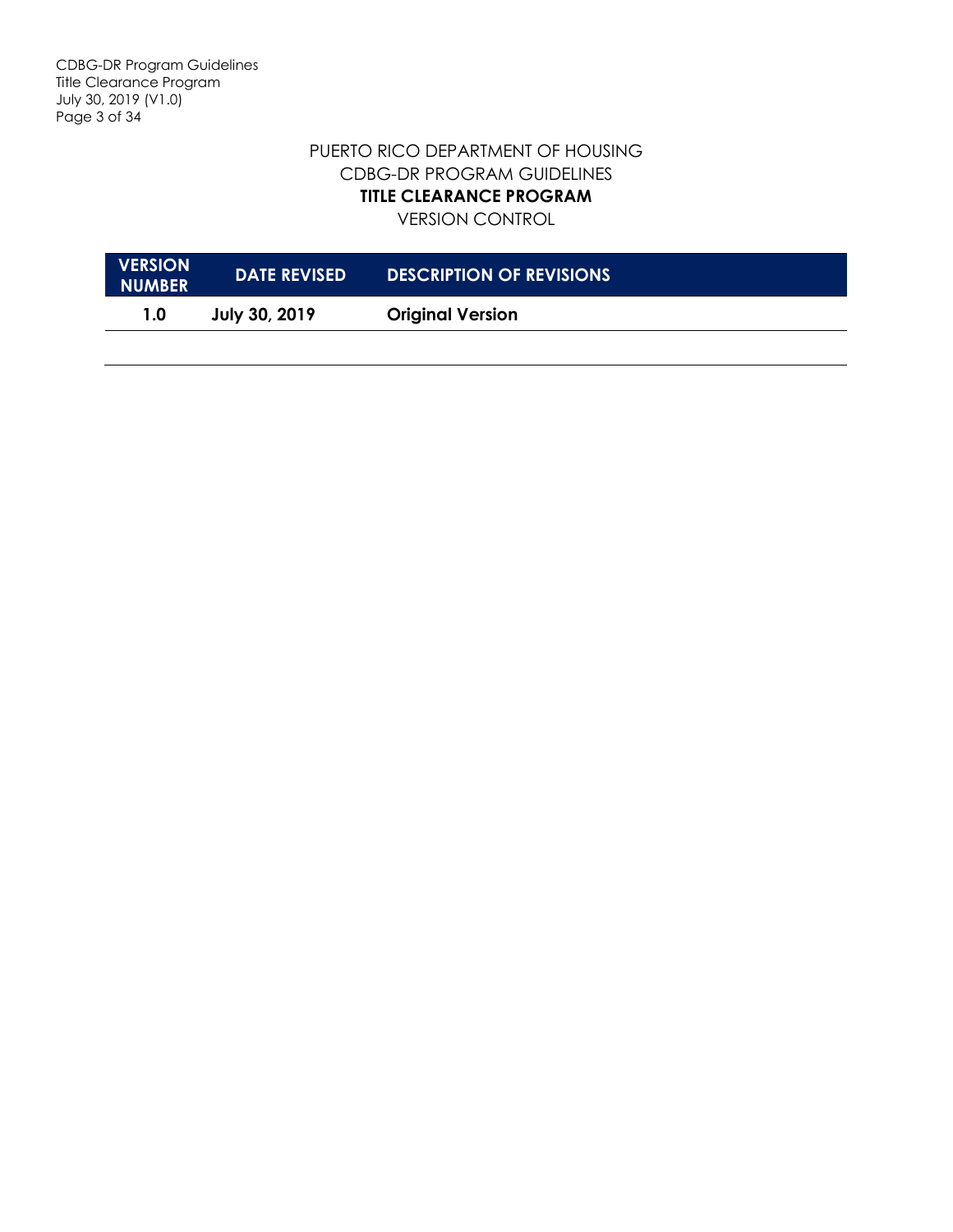# **Table of Contents**

| 1                |                                                                                                                                                                |  |  |  |
|------------------|----------------------------------------------------------------------------------------------------------------------------------------------------------------|--|--|--|
| $\mathbf 2$      |                                                                                                                                                                |  |  |  |
| 3                |                                                                                                                                                                |  |  |  |
| 4                |                                                                                                                                                                |  |  |  |
| 4.1              |                                                                                                                                                                |  |  |  |
| 4.2              |                                                                                                                                                                |  |  |  |
| 4.3              |                                                                                                                                                                |  |  |  |
| 4.4              |                                                                                                                                                                |  |  |  |
| 4.5              |                                                                                                                                                                |  |  |  |
| 5                |                                                                                                                                                                |  |  |  |
| 5.1              |                                                                                                                                                                |  |  |  |
| 5.2              |                                                                                                                                                                |  |  |  |
| 5.3              |                                                                                                                                                                |  |  |  |
| 5.4              |                                                                                                                                                                |  |  |  |
| 5.5              |                                                                                                                                                                |  |  |  |
| $\boldsymbol{6}$ |                                                                                                                                                                |  |  |  |
| 6.1              |                                                                                                                                                                |  |  |  |
| 6.2              |                                                                                                                                                                |  |  |  |
| 6.3              |                                                                                                                                                                |  |  |  |
| 6.4              | Title under Act No. 132 of July 1, 1975, as amended, Dwellings Located on                                                                                      |  |  |  |
| 6.5              | Title under Act 35 of June 14, 1969, as amended, Sale of Parcels to Usufructuaries                                                                             |  |  |  |
| 6.6              | Title under Act 286 of August 21, 1999, as amended, Law to Order DOH to Dispose                                                                                |  |  |  |
| 6.7              | Title under Act 202 of August 5, 2018, as amended, Law to Authorize DOH to<br>Provide Title over Properties Created by Virtue of the Permanent Housing Program |  |  |  |
| 6.8              | Title under Act 160 of August 10, 1988, as amended, Law for the Provision of Title<br>over Properties Created by Virtue of the Emergency Housing Program  28   |  |  |  |
| 6.9              | Title under Act 106 of August 3 of 1995, as amended, Law to Transfer Minimal                                                                                   |  |  |  |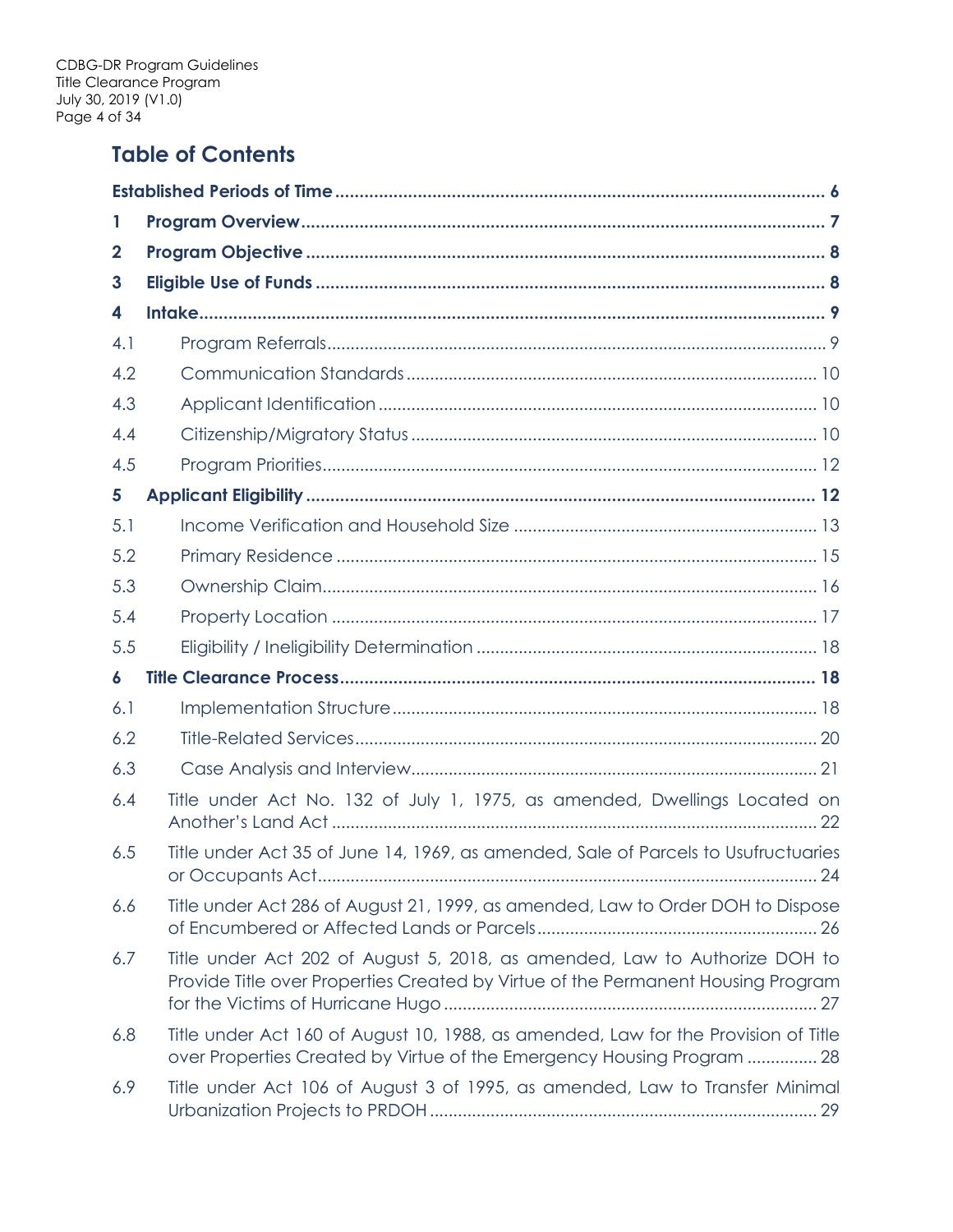| 6.10 |                                                                            |  |
|------|----------------------------------------------------------------------------|--|
| 6.11 | Compliance with the Planning Board and the Office of Permits Management 30 |  |
| 6.12 |                                                                            |  |
| 7    |                                                                            |  |
| 8    |                                                                            |  |
| 9    | Program-Based Reconsideration and/or Administrative Review  32             |  |
| 9.1  |                                                                            |  |
| 9.2  |                                                                            |  |
| 10   |                                                                            |  |
| 10.1 |                                                                            |  |
| 10.2 |                                                                            |  |
| 10.3 |                                                                            |  |
| 10.4 |                                                                            |  |
| 10.5 |                                                                            |  |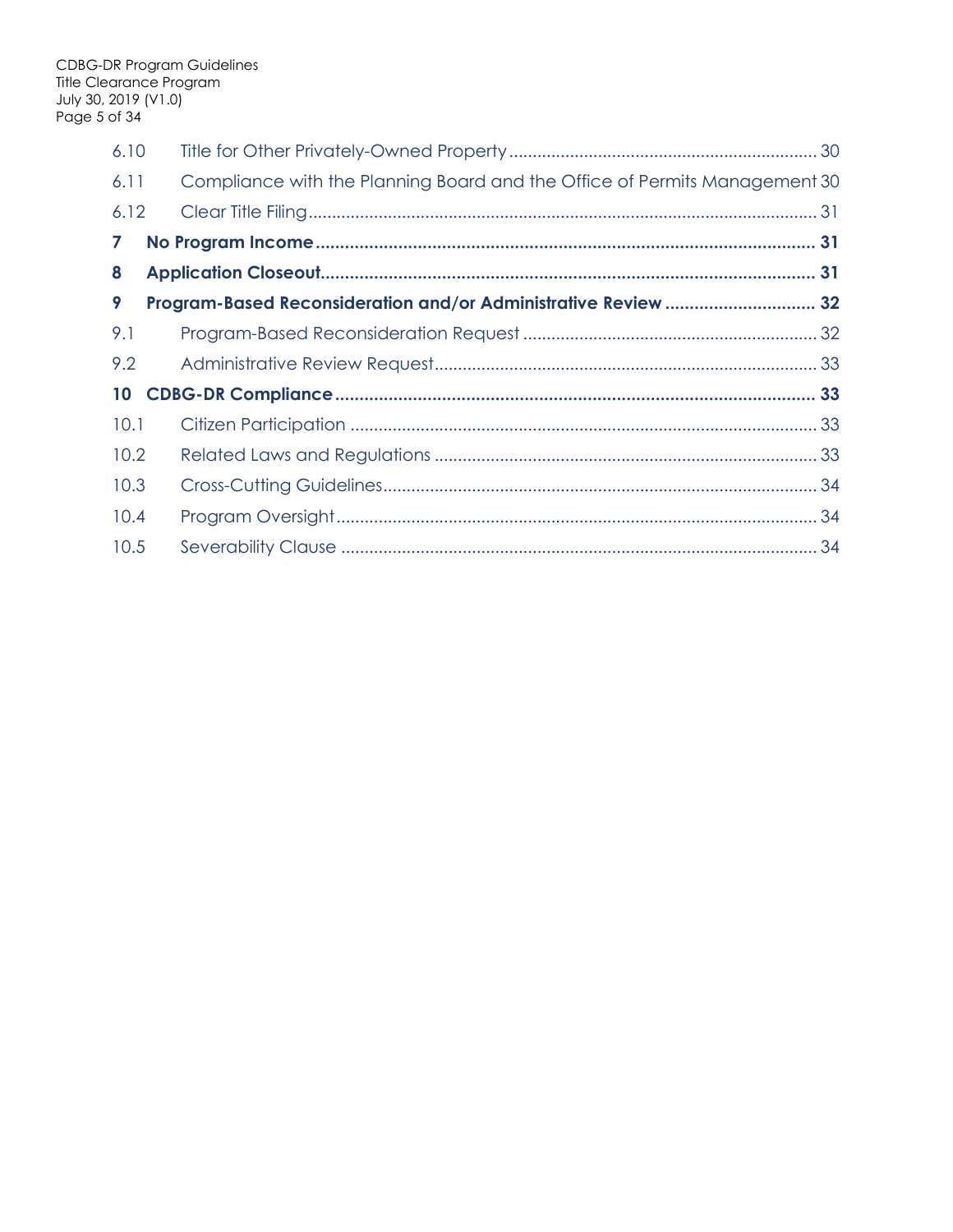CDBG-DR Program Guidelines Title Clearance Program July 30, 2019 (V1.0) Page 6 of 34

# <span id="page-5-0"></span>**Established Periods of Time**

Unless otherwise specified, all established periods of time addressed in this and all CDBG-DR Program Guidelines will be considered calendar days. On this matter, PRDOH, as grantee, will follow Rule 68.1 of the Rules of Civil Procedure of Puerto Rico, 32 LPRA Ap. V, R. 68.1.

**Remainder of page was intentionally left blank.**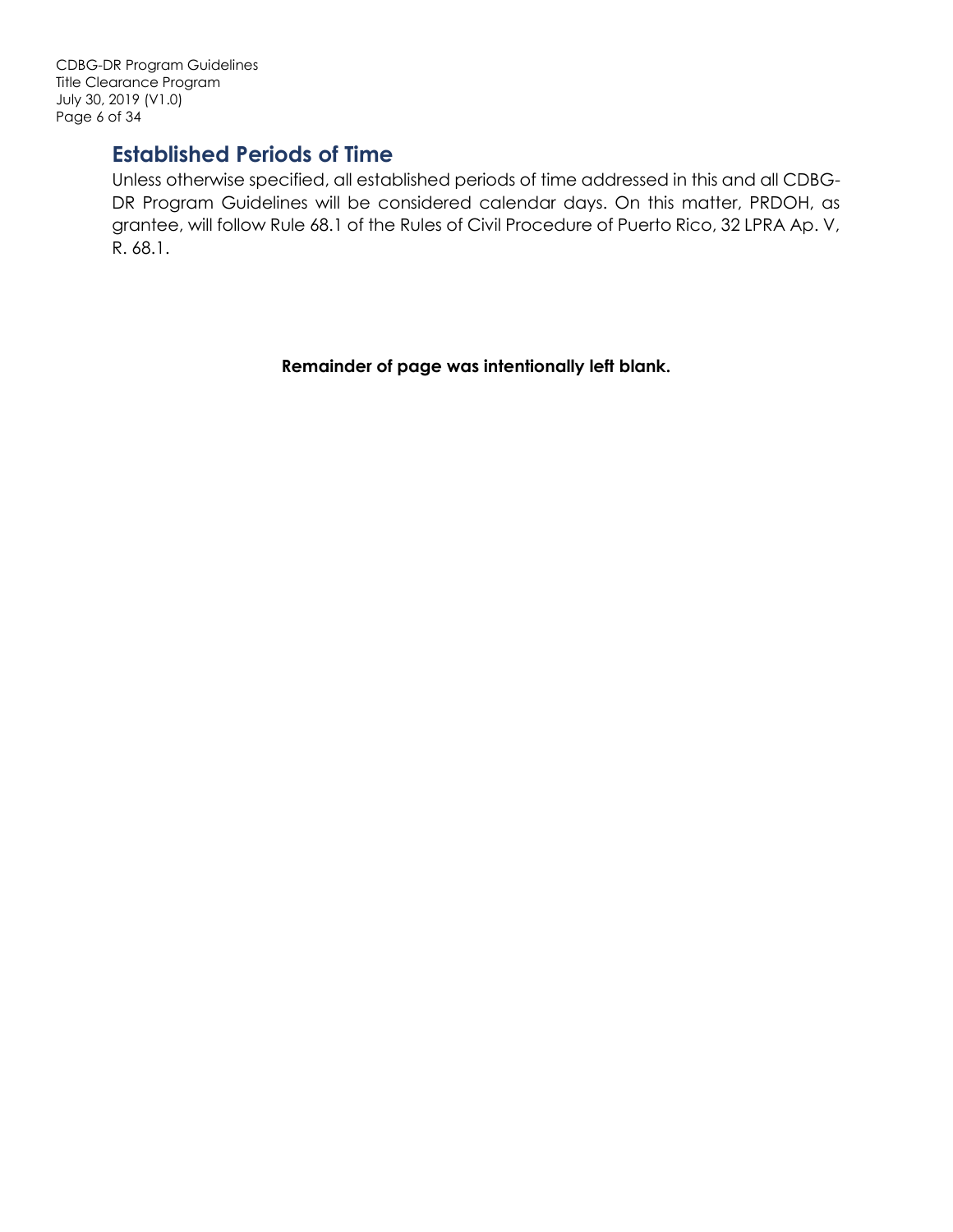CDBG-DR Program Guidelines Title Clearance Program July 30, 2019 (V1.0) Page 7 of 34

l

# <span id="page-6-0"></span>**1 Program Overview**

Tens of thousands of homes within Puerto Rico are still in the recovery process due to the impacts suffered by hurricanes Irma and María. These homes suffered -in some casesmajor hurricane damage, thus, many require rehabilitation, reconstruction, or relocation. A large number of impacted homeowners have struggled to receive federal assistance, in part due to uncertain ownership records of the affected properties.

Many homeowners in Puerto Rico lack a legal property title, which, for the most part, is a direct consequence of migration flows dating back to the 1930's and 1940's. In addition, there is no legal requirement to register title to properties on the Island, so families have lived decades without registering their ownership of land or structures with the government and some have subdivided properties without complying with the applicable rules and regulations. Therefore, such homeowners do not hold clear and marketable titles to their properties.

After the impact of hurricanes Irma and María, the Federal Emergency Management Agency (**FEMA**) denied financial assistance to individuals who could not prove ownership of their own homes. According to the Housing Damage Assessment and Recovery Strategies Report for Puerto Rico, FEMA estimates that nearly sixty percent (60%) of the one point one (1.1) million applications for financial support were found ineligible. Although many factors contributed, one of the main reasons was the Applicant's inability to prove that they own the homes and/or the land for which they were claiming damages. <sup>1</sup> This overwhelming denial rate has left many without much needed critical assistance resulting in a large unmet housing need. Furthermore, residents who lack clear title may be eligible for assistance under the Home Repair, Reconstruction, or Relocation Program (**R3 Program**). Nonetheless, these Applicants can only move forward in the R3 Program up to the point of Award Coordination. To move forward with an award under the R3 Program, Applicants need to have clear title due to local permit requirements for construction works in Puerto Rico.

The Title Clearance Program will benefit low- and moderate-income (**LMI**) persons (below eighty percent (80%) Area Median Family Income (**AMFI**)) according to HUD Modified Income Limits for CDBG-DR Puerto Rico<sup>2</sup> by assisting Applicants with the task of obtaining clear titles to their properties. Obtaining a clear title will result in long-term sustainability and security for LMI residents and alleviate issues caused by lack of clear title when applying for other federal programs. A clear title is a registered title within government records in the name of the owner of the real property.

The primary goal of the Program is to provide approximately forty eight thousand (48,000) clear titles to Puerto Rico Department of Housing (**PRDOH**) owned properties that were damaged by the hurricanes and whose Applicants occupy the land with "right of use

<sup>1</sup>[http://spp-pr.org/wp-content/uploads/downloads/2018/07/HUD-Housing-Damage-Assessment-Recovery-Strategies-6-](http://spp-pr.org/wp-content/uploads/downloads/2018/07/HUD-Housing-Damage-Assessment-Recovery-Strategies-6-29-18.pdf) [29-18.pdf](http://spp-pr.org/wp-content/uploads/downloads/2018/07/HUD-Housing-Damage-Assessment-Recovery-Strategies-6-29-18.pdf)

<sup>2</sup> [https://www.hudexchange.info/resources/documents/2018-Puerto-Rico-Income-Limits.pdf.](https://www.hudexchange.info/resources/documents/2018-Puerto-Rico-Income-Limits.pdf)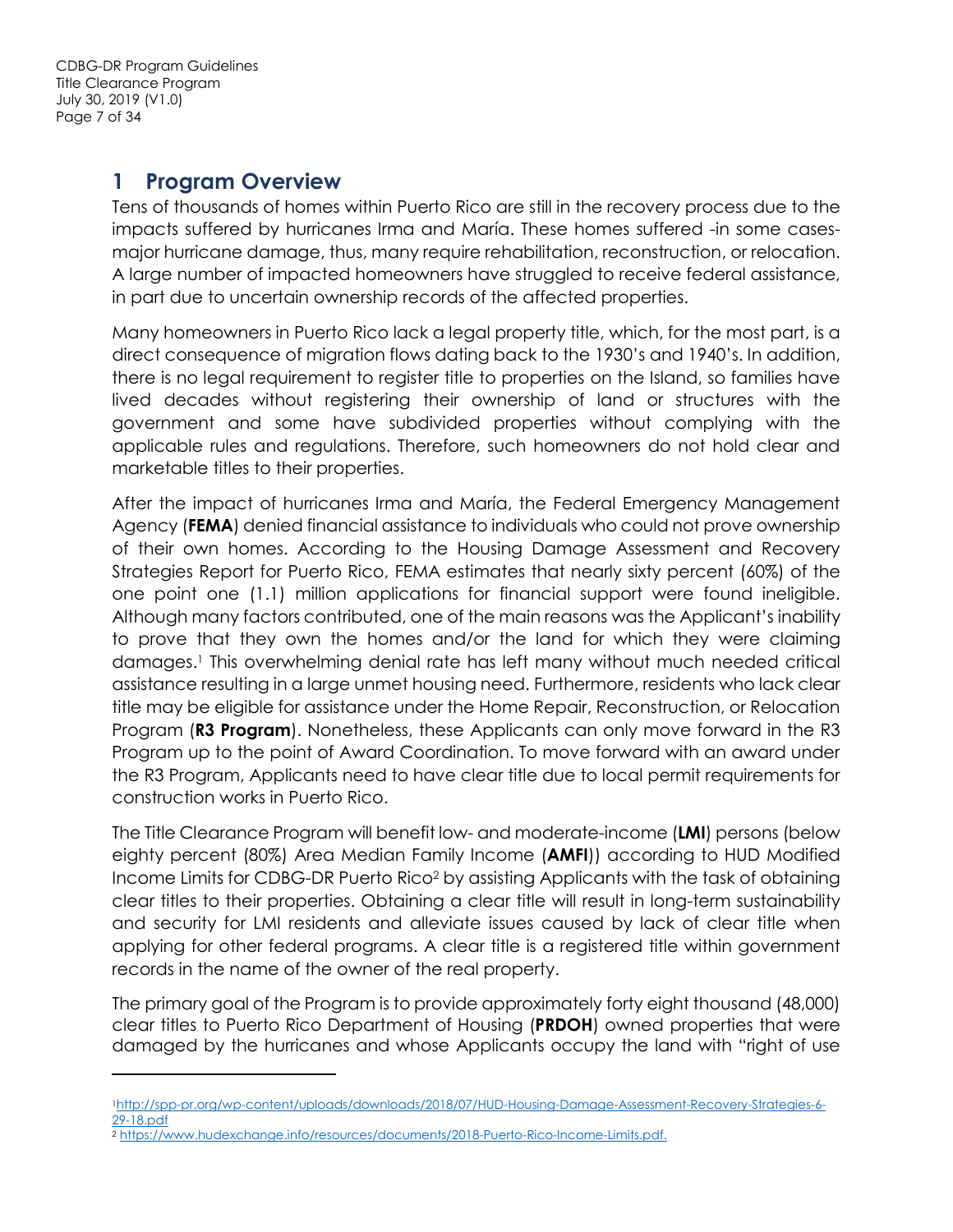CDBG-DR Program Guidelines Title Clearance Program July 30, 2019 (V1.0) Page 8 of 34

> and enjoyment" and/or "right of construction", in accordance with Act No. 26 of April 12, 1941, as amended, 28 LPRA § 241 *et seq.*, known as the "Land Law of Puerto Rico" (hereinafter **Act 26)**.

> However, the Program will assist in providing property titles to Applicants who occupy the land with "right of use and enjoyment" and/or "right of construction" in any Government owned properties. Those properties must be transferred to the PRDOH following the procedures established in Act No. 132 of July 1, 1975, as amended, 17 LPRA § 751 *et seq.*, known as "Dwellings Located on Another's Land Act", after which the PRDOH will be authorized to grant property titles to individuals. The Program will also assist in providing property titles to Applicants who occupy private properties.

> The Program will engage experts, including attorneys, paralegals, case managers, title clearance specialists, land surveyors, and appraisers in order to further their efforts to provide clear titles.

# <span id="page-7-0"></span>**2 Program Objective**

The goal of the Program is to help LMI population in Puerto Rico to obtain clear and marketable titles of their properties. In order to achieve the aforementioned goal, the PRDOH will:

- Assist homeowners that lack a clear title to their properties or that are unable to register, under their name, their properties in government records;
- Establish a consistent process to certify that a homeowner owns and controls a property (land or structure);
- Promote long-term self-sustainability;
- Address and resolve issues that prevent ownership recording which do not require any construction/repair work to the subject property; and
- Adopt a strategic workflow to conduct an extensive title search, identify issues and resolve them, including but not limited to, the resolution of inheritance situations that prevent title recording.

# <span id="page-7-1"></span>**3 Eligible Use of Funds**

Section 105(a)(8) of the Housing Community Development Act of 1974 (**HCDA**), as amended, 42 U.S.C. § 5305, provides that CDBG-DR funds may be used for public service.

Funds under this Program may be used for necessary and reasonable costs related to title clearance. This includes, but is not limited to:

- Title investigation / research;
- Case management services / title clearance specialists;
- Land surveys and plans;
- Appraisals;
- Engineering / structural assessments;
- Recording fees;
- Property Registry Certifications;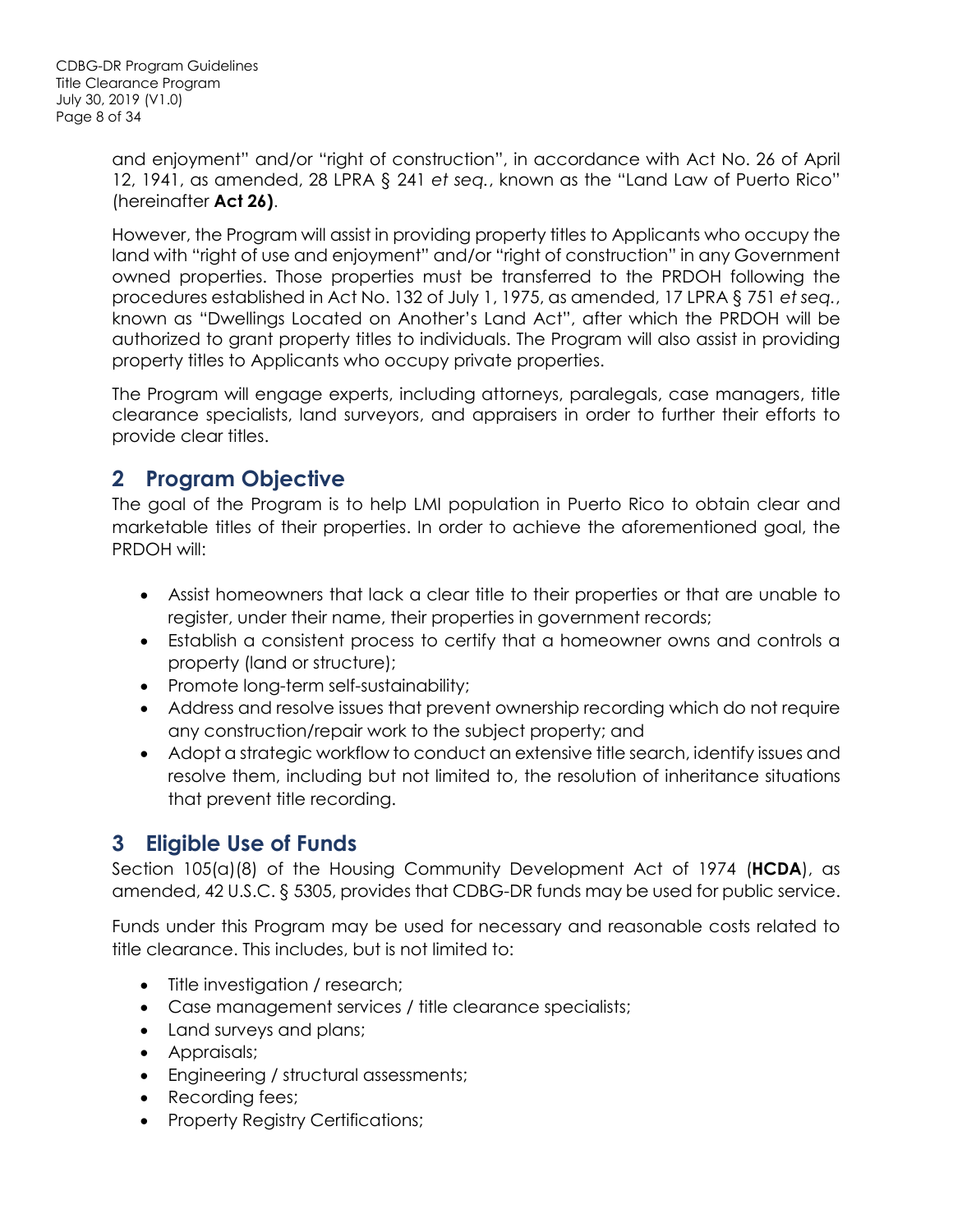CDBG-DR Program Guidelines Title Clearance Program July 30, 2019 (V1.0) Page 9 of 34

- Preparation and filing of all needed legal documentation;
- Serving of summons and notifications, if needed;
- Presentation of documents in the Property Registry and other governmental agencies;
- Filing, handling, and solving non-contentious legal issues in court; and,
- Other related costs.

# <span id="page-8-0"></span>**4 Intake**

Interested residents may apply for the Title Clearance Program via one of the following methods:

- Complete an application online by visiting www.cdbg-dr.gov.
- Visit a participating PRDOH Regional Office or outreach office.
- Visit an intake center.
- Download the CDBG-DR Puerto Rico app from the Google Play Store or iTunes and follow the instructions provided.
- Call 1-833-234-CDBG to make an appointment.

Specific information regarding intake methods, including phone numbers, location of intake centers, web address, and information on how to download the mobile app and start date will be posted to [www.cdbg-dr.pr.gov,](http://www.cdbg-dr.pr.gov/) when available. Intake centers will be located in PRDOH's Regional Offices throughout the Island.

Applicants will be required to complete a Program Intake Application and provide supporting documents necessary for eligibility review. All documentation submitted by the Applicant must be valid at the time of submission. Title Clearance Specialists will be available to assist the Applicant through the intake process and answer questions as needed. Applicants who do not submit all supporting documents required for eligibility review at the time of application will be notified of outstanding documents via a Required Documents Notification. The Applicant must submit all documents outlined in this notification before being reviewed for eligibility.

## <span id="page-8-1"></span>**4.1 Program Referrals**

Other Programs in the CDBG-DR Housing Portfolio, like the R3 Program, may refer applicants to the Title Clearance Program for support in obtaining clear title. Whenever applicants are referred to the Title Clearance Program from another program in the PRDOH CDBG-DR Housing Portfolio, the Title Clearance Program will accept required documents and information directly from the other program to ease the burden on the applicant and reduce the need for the applicant to submit the same documents and information multiple times.

In general terms, if an affidavit was used to demonstrate ownership of a storm-impacted property under another Housing Program, the Applicant will be referred to the Title Clearance Program. Program-referred Applicants will be required to participate and cooperate with the requests from the Title Clearance program until such time when their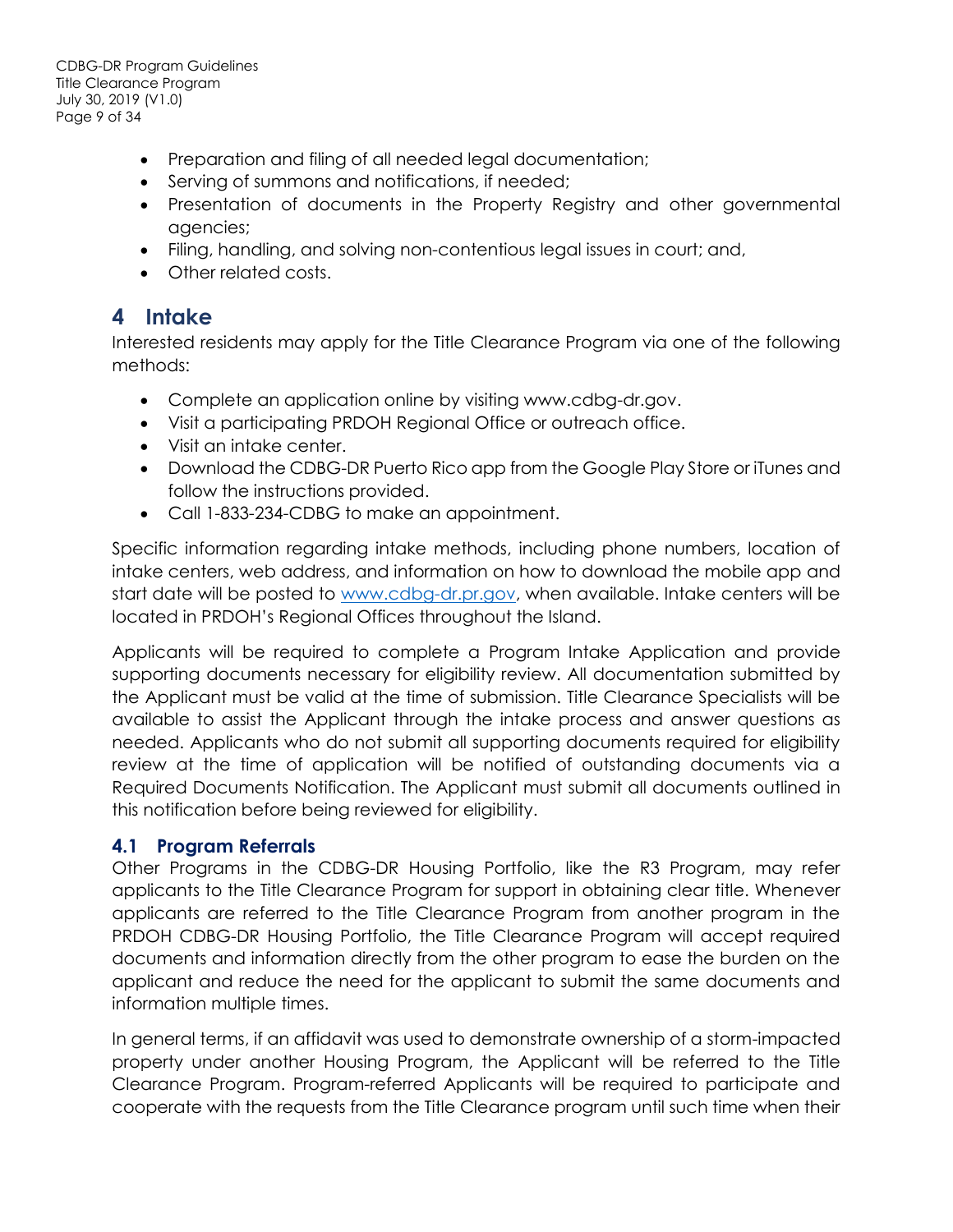title is cleared, or they receive official notification from the Title Clearance Program that their Application has been closed.

Applicants who are referred by other Housing Programs within the CDBG-DR Housing Portfolio are required to obtain clear title before receiving benefits from the Housing Program by which they were referred. Program-referred Applicants who are found to be non-responsive or non-cooperative with the Title Clearance Program may be determined to be ineligible to receive benefits under the Housing Program by which they were referred. All instances of non-responsive or non-cooperative Program-referred Applicants will be referred to the corresponding Housing Program for further action. Non-responsive or non-cooperative Program-referred Applicants may be required to repay the PRDOH for Program funds spent if they are found to have submitted inaccurate or incomplete information to appear to meet Title Clearance requirements to obtain an award under any other Housing Program.

## <span id="page-9-0"></span>**4.2 Communication Standards**

Multiple standard methods of communication will be provided to ensure Applicants receive timely and accurate information regarding the status of their applications. Methods of communication include, but are not limited to, the CDBG-DR website, email address, telephone number, postal address, letters, notifications, and through the Title Clearance Specialist or the respective housing program Case Manager.

Applicants may submit a question or complaint to the Program at any time utilizing any of the above options. The Program will promptly address all Applicant complaints and document results to improve Program operations throughout the life of the Program. For further information on this subject, please refer to the Citizen Comments and Complaints section of the Cross-Cutting Guidelines found at [www.cdbg-dr.pr.gov.](http://www.cdbg-dr.pr.gov/)

#### <span id="page-9-1"></span>**4.3 Applicant Identification**

As part of the Program Application, all applicants will be required to submit documentation to prove their identity. This documentation may include, but is not limited to, the following:

- Government Issued Photo Identification (Federal or State issued);
- Driver's License:
- Passport;
- Military ID Card; or
- Certificate of Naturalization or Permanent Resident Card.

## <span id="page-9-2"></span>**4.4 Citizenship/Migratory Status**

Only U.S citizens, non-citizen nationals, or qualified aliens, as defined in the following chart, are eligible to receive assistance. Title Specialists will verify citizenship/migratory status, according to the rules and guides presented in **[Table 1](#page-10-0)**.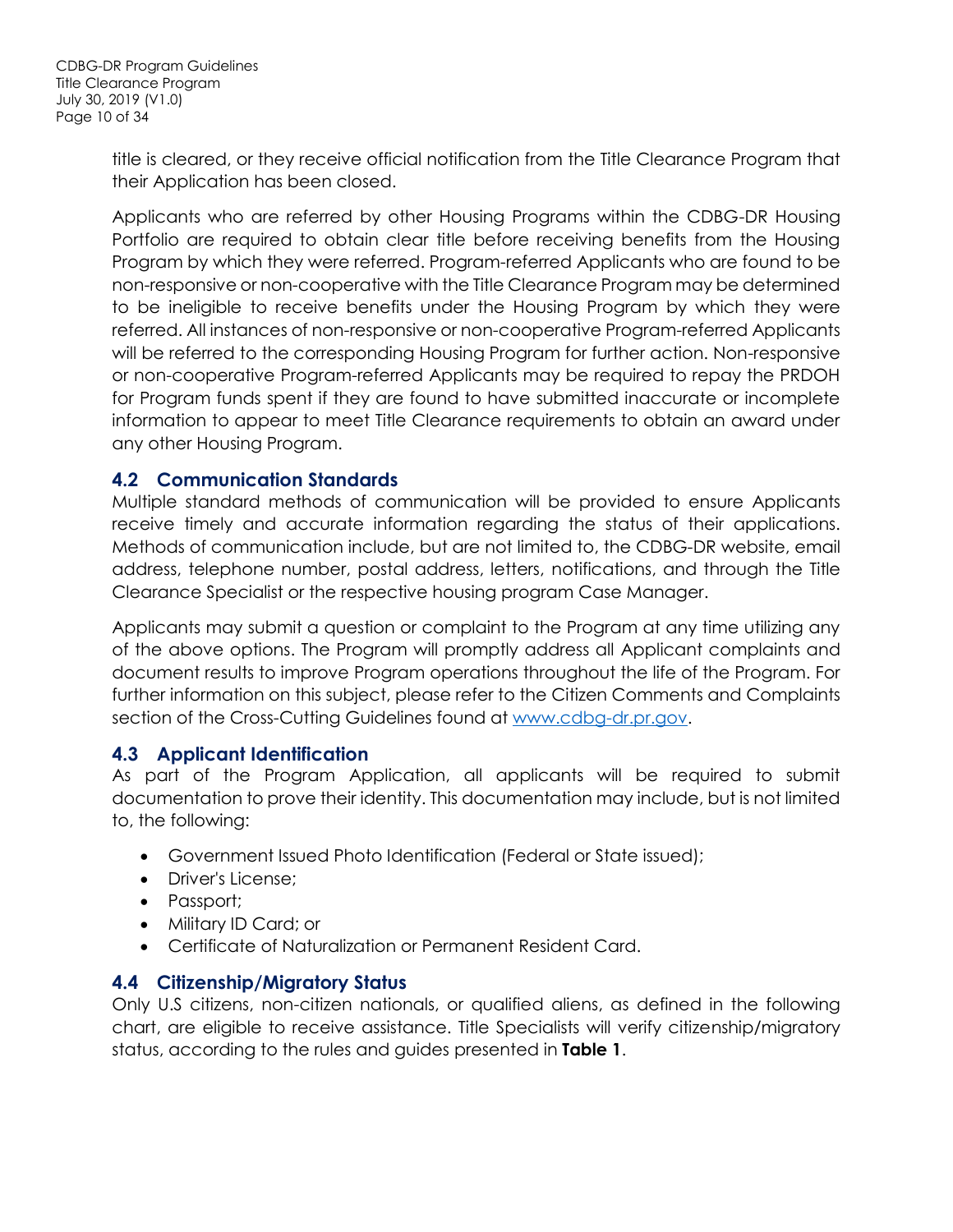<span id="page-10-0"></span>

| Table 1: Citizenship/Migratory Statues Rules and Guides |                                                                                                                                                                                                                                                                                                                                                                                                                                                                                                                                                                                                                                                          |  |  |  |
|---------------------------------------------------------|----------------------------------------------------------------------------------------------------------------------------------------------------------------------------------------------------------------------------------------------------------------------------------------------------------------------------------------------------------------------------------------------------------------------------------------------------------------------------------------------------------------------------------------------------------------------------------------------------------------------------------------------------------|--|--|--|
| <b>Status</b>                                           | <b>Definition</b>                                                                                                                                                                                                                                                                                                                                                                                                                                                                                                                                                                                                                                        |  |  |  |
| U.S. Citizen                                            | A person born in one of the fifty (50) states, the District of Columbia,<br>Puerto Rico, Guam, the U.S. Virgin Islands, or the Northern Mariana<br>Islands; a person born outside of the U.S. to at least one U.S parent;<br>or a naturalized citizen.                                                                                                                                                                                                                                                                                                                                                                                                   |  |  |  |
| Non-citizen<br>National                                 | A person born in an outlying possession of the U.S. (e.g. American<br>Samoa or Swain's Island) on or after the date the U.S. acquired the<br>possession, or a person whose parents are U.S. non-citizen nationals.<br>All U.S. citizens are U.S. nationals; however, not every U.S. national is<br>a U.S. citizen.                                                                                                                                                                                                                                                                                                                                       |  |  |  |
| Qualified Alien                                         | Legal permanent resident ("green card" holder)<br>An asylee, refugee, or an alien whose deportation is being<br>withheld<br>Alien paroled into the U.S. for at least one year<br>$\bullet$<br>Alien granted conditional entry (per law in effect prior to April<br>1, 1980)<br>Cuban/Haitian entrant<br>Aliens in the U.S. who have been abused, subject to battery or<br>$\bullet$<br>extreme cruelty by a spouse or other family/household<br>member, or have been a victim of a severe form of human<br>trafficking<br>Aliens whose children have been abused and alien children<br>$\bullet$<br>whose parent has been abused to fit certain criteria |  |  |  |

If an Applicant does not meet any of the above criteria, the household may still apply for Title Clearance Program if:

- Another adult owner meets the eligibility citizenship criteria described in the table above; or
- The parent or guardian of a minor who is a U.S. citizen, non-citizen national, or a qualified alien, applies for assistance on behalf of the child, as long as they live in the same household. The parent or guardian must register as the co-Applicant.

All Applicants must submit documentation to prove their citizenship status. This documentation may include, but is not limited to:

- Passport;
- Birth certificate;
- Certificate of naturalization;
- Certificate of citizenship, or
- Permanent resident card (green card)

In case the Applicant is unable to provide any of the documents listed above, on a case by case basis, the Title Clearance Program will accept as proof of citizenship or legal presence documentation listed in the Interim Guidance on Verification of Citizenship, Qualified Alien Status and Eligibility under Title IV of the Personal Responsibility and Work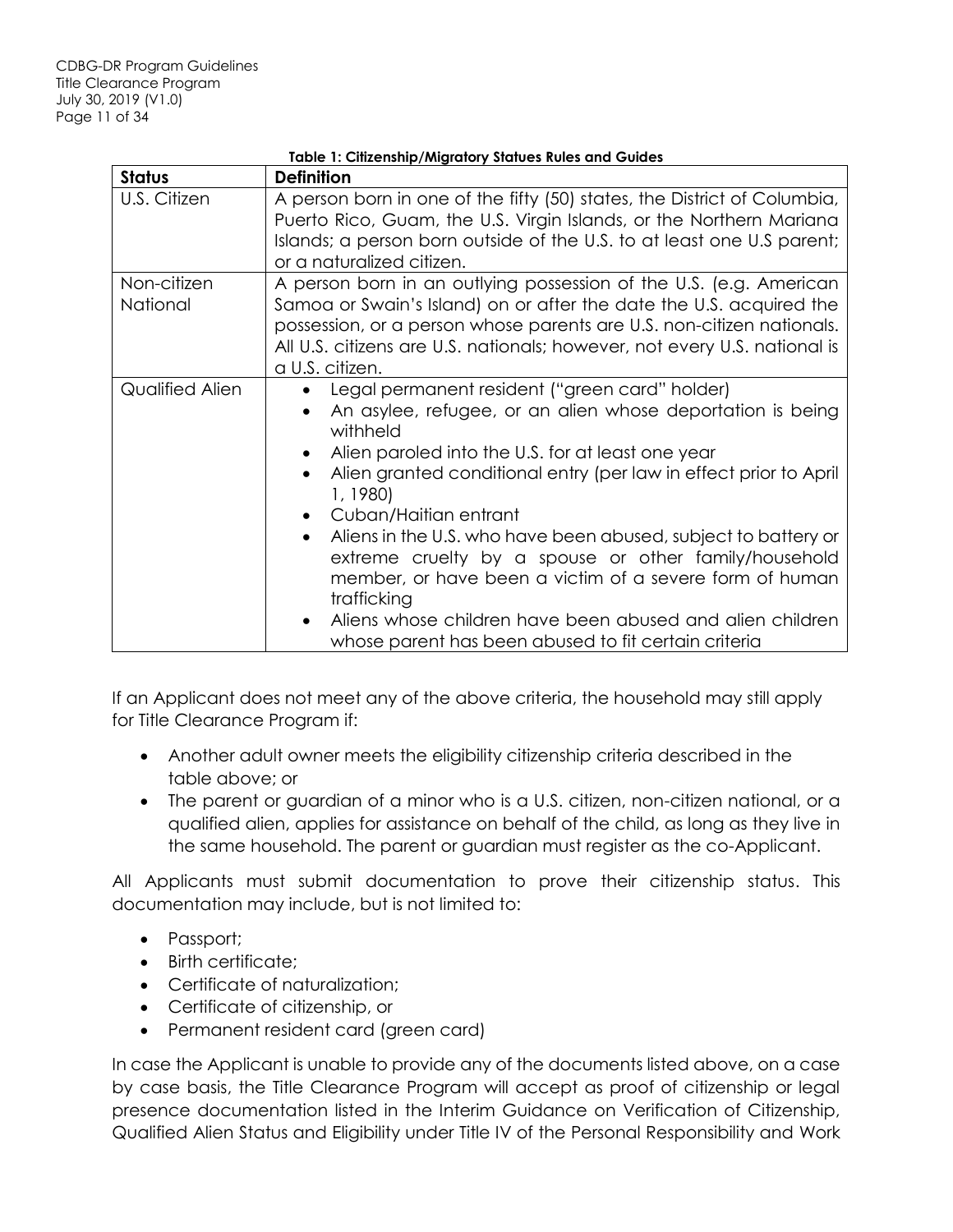CDBG-DR Program Guidelines Title Clearance Program July 30, 2019 (V1.0) Page 12 of 34

> Opportunity Reconciliation Act of 1996, Federal Register Vol. 62, No. 221 (1997), 62 FR 61344.

> Temporary tourist visa holders, foreign students, temporary work visa holders, and habitual residents, such as citizens of the Federated States of Micronesia and the Republic of Marshall Islands, are ineligible for the Program.

## <span id="page-11-0"></span>**4.5 Program Priorities**

During the first **ninety (90) days** of the Application intake period, the following applicants will be given priority:

- **Applicants who have experienced challenges receiving federal assistance due to lack of clear title:** The Title Clearance Program will use third-party data and/or documentation provided by the applicant to verify denial of assistance due to lack of clear title for the purpose of prioritization.
- **Elderly applicants:** Elderly applicants are those aged sixty-five (65) years or older at the time of application. The elderly applicant must be a head of household or co-head of household, as in the case of a married couple, to qualify for prioritization
- **Applicants who occupy properties in the PRDOH land portfolio:** Applicants who are able to demonstrate they were granted "right to use" or "right of enjoyment" of a parcel owned by the PRDOH under Act 26 will be prioritized.

Additional to priorities listed above, the **Program will also prioritize Applicants who are eligible for assistance in another housing program in the CDBG-DR Housing Portfolio when referred**. Referrals from other CDBG-DR Housing Portfolio Programs will be prioritized even beyond the **ninety (90) days** period for the other priorities. The Title Clearance Program will rely on information sharing between the programs in the CBDG-DR Housing portfolio to identify applicants who are eligible to participate in other programs.

Priority for the aforementioned applicants does not preclude non-priority persons from applying to the Title Clearance Program during the first **ninety (90) days** of application intake. Non-priority applicants may apply and submit documentation required for eligibility review during the priority period. Eligibility review for non-priority applicants who submit all required documentation during the priority period will be reviewed for eligibility when all complete priority applications have been reviewed or after the end of the priority period, whichever comes first.

# <span id="page-11-1"></span>**5 Applicant Eligibility**

Applicants to the Title Clearance Program will be reviewed for eligibility in compliance with program eligibility requirements. Applicants are required to submit all documents and information needed to complete eligibility review. Failure to disclose accurate and complete information may affect eligibility and all such instances will be referred to the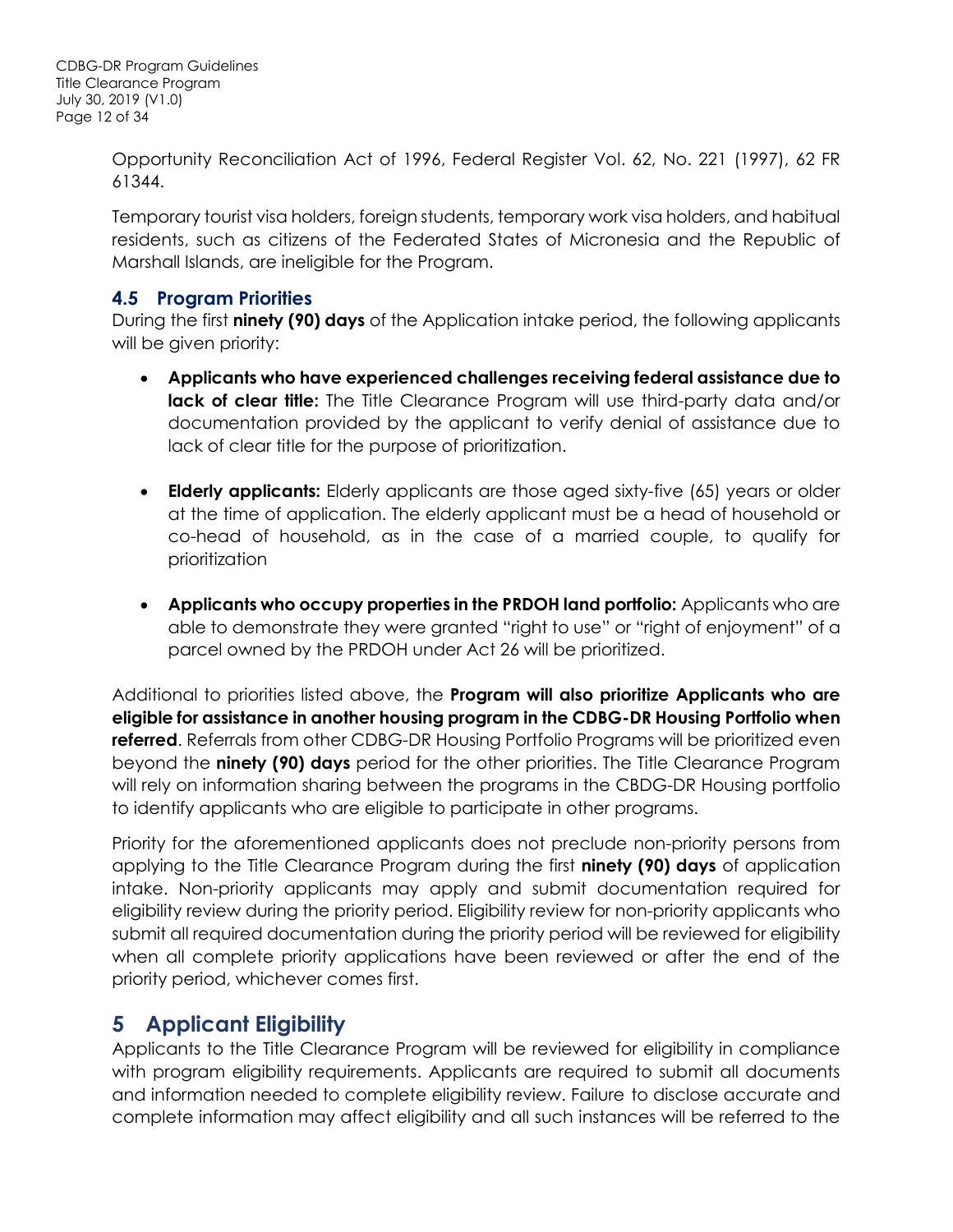Program for further action. Applicants may be required to repay the PRDOH, if they are found to have submitted inaccurate or incomplete information to appear to meet eligibility requirements. Each application will be reviewed for the following eligibility and benefit determination criteria:

- The applicant must qualify as a low- or moderate-income (LMI);
- The applicant must have occupied the subject property as a primary residence at the time of the storm(s);
- The subject property must be the applicant's primary residence;
- The applicant must have an ownership claim over the subject property;
- The applicant does not have a formal property title for the subject property;
- Subject property must not be located in floodplain, floodway, or landslide risk area. Exceptions to this eligibility criterion will be made in the event title clearance is necessary for the applicant to receive benefits from other Programs within the CDBG-DR Housing Portfolio or cases where Applicant was granted "right to use" or "right of enjoyment" over the plot of land occupied by any local laws or regulations.

## <span id="page-12-0"></span>**5.1 Income Verification and Household Size**

All applicants must meet low- or moderate-income limits, which are adjusted for family size. Total annual household gross income, for all household members, must not exceed eighty percent (80%) income limits, as defined by adjusted income limits for Puerto Rico. See HUD Modified Income Limits for CDBG-DR Puerto Rico<sup>3</sup> as well as *Impact to Demographics* in the Action Plan, as amended. These income limits apply to all municipalities in Puerto Rico.

#### 5.1.1 Household Size

l

A household is defined as all persons occupying the same unit, regardless of familial status or relationship to one another. Household members include all persons, including minor children and adults, whose current primary residence is the storm-impacted property or whose primary residence was the storm-damaged property at the time of the disaster.

#### 5.1.2 Calculating Household Income

Household income shall be calculated based on the adjusted gross income as defined for purposes of reporting under Internal Revenue Service (**IRS**) Form 1040 series for individual Federal annual income tax purposes<sup>4</sup>. Income for all household members will be considered when calculating annual household income. When determining the number of household members and annual household income, the following should be taken into consideration:

 Minor children are considered household members. Earned income of minor children is not considered as part of total annual household income. Unearned

<sup>3</sup> [https://www.hudexchange.info/resources/documents/2018-Puerto-Rico-Income-Limits.pdf.](https://www.hudexchange.info/resources/documents/2018-Puerto-Rico-Income-Limits.pdf)

<sup>4</sup> <https://www.irs.gov/e-file-providers/definition-of-adjusted-gross-income>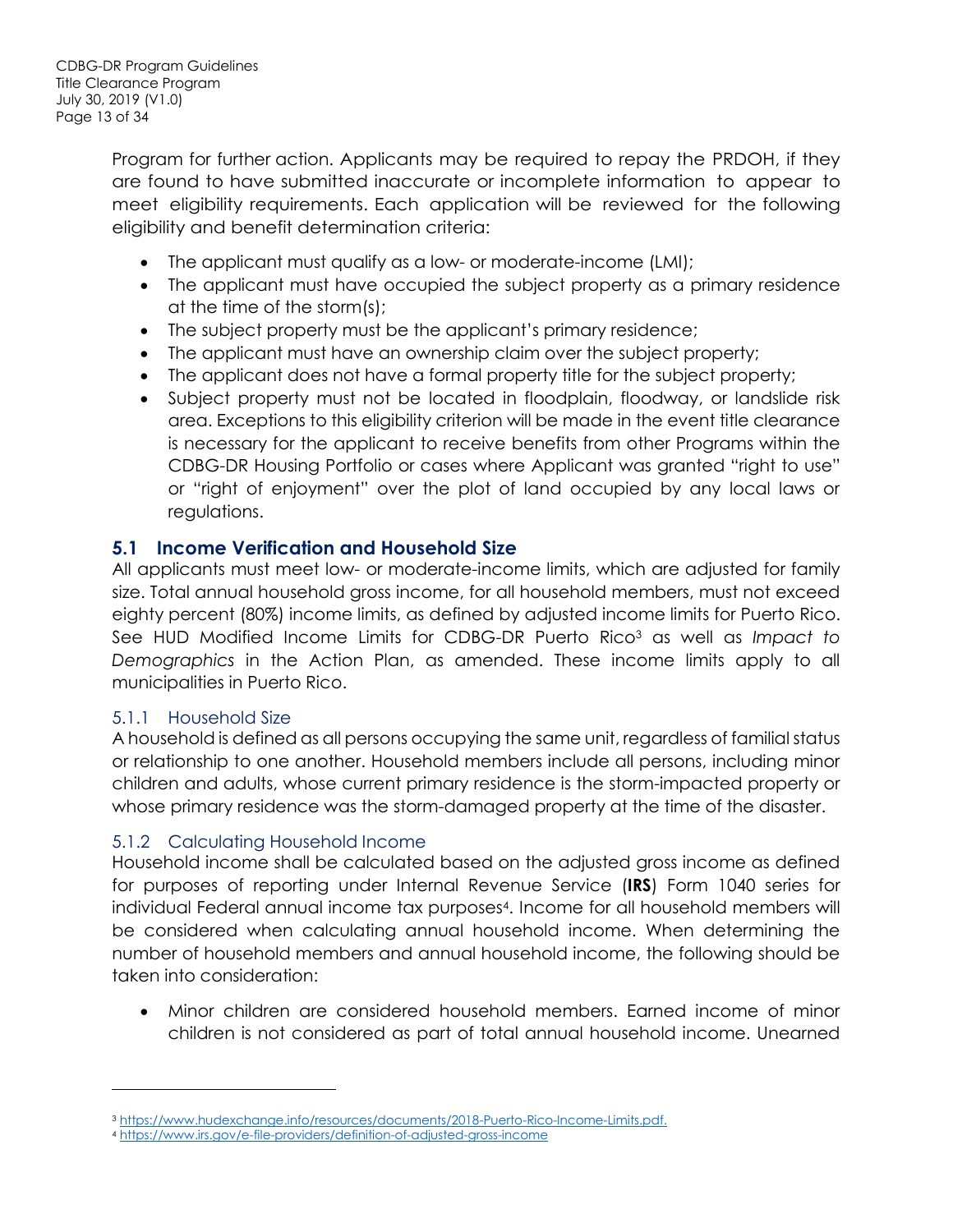income attributable to minor children, such as child support or other benefits paid on behalf of a minor child are considered in the calculation of household income.

- Minor children who are subject to shared custody agreements may be counted as household members if the minor child lives in the residence at least fifty percent (50%) of the time.
- Temporarily absent family members are considered household members and their income is considered in calculation of household income, regardless of how much the temporarily absent family member contributes to the household.
- Paid, non-related, live-in aides, whether paid by the family or through a social service program, are not considered household members. Income of live-in aides is not considered in the calculation of household income. Related persons do not qualify as live-in aides.
- Permanently absent family members, such as a spouse who resides permanently in a nursing home, may be considered a household member, at the discretion of the head of household/program applicant. If the head of household opts to include a permanently absent family member in the household, the income of the permanently absent household member will be counted in the calculation of annual household income. If the head of household chooses not to include the permanently absent family member as part of the household, the income of the permanently absent family member will not be considered in the calculation of annual household income.

## 5.1.3 Income Verification Required Documentation

Applicants must provide income documentation for all household members age eighteen (18) and older at the time of Program application. Income types and associated documentation required for income verification may include, but are not limited to:

- Wages: Three (3) recent paystubs within the past three (3) months, W-2 Forms;
- Retirement/Social Security:
	- o Three (3) Monthly Bank Statements (Social Security Benefits & Pension only),
	- o Current Social Security Benefits letter (including benefits paid to minors),
	- o Current Pension/Retirement Benefit letter (if applicable), or prior year 1099 form, and
	- o Current Annuity Payment letter (if applicable), or prior year 1099 form;
- Self-Employment Income:
	- o Most recent tax return (1040 or 1040A), and/or
	- o Current year profit and loss statement;
- Rental Income: Current lease agreements
- Unemployment Benefits: Current benefit letter with gross benefit amount;
- Court Ordered Alimony/Spousal Maintenance: Copy of court order documentation;
- Taxable Interest and Dividends (including amounts received by, or on behalf of minors);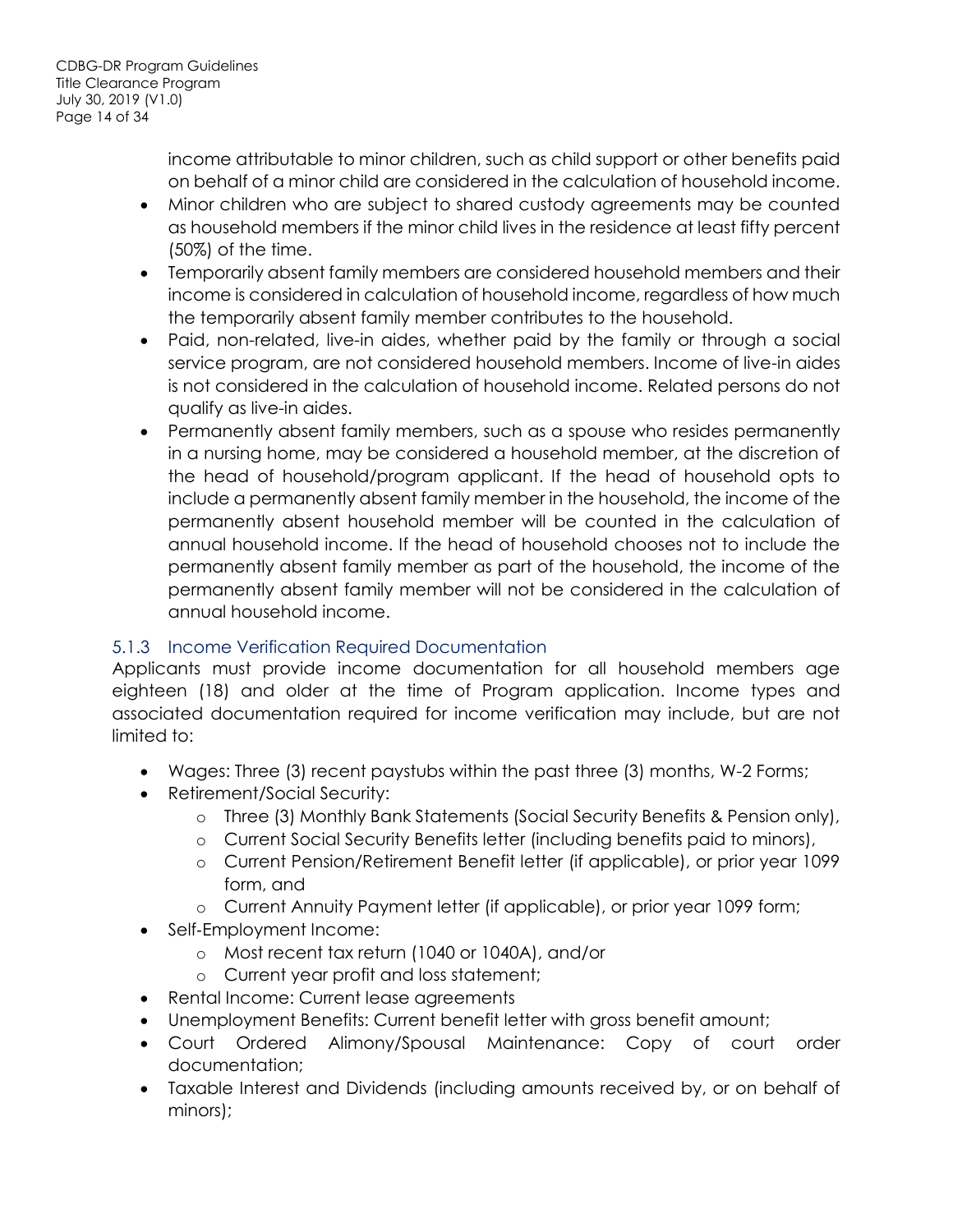l

 No Income: Adult household members who receive no income will be required to submit a Certification of No Income. These household members typically include those that are unemployed.

Documentation for other less common types of income will be assessed by the Program based on type of income reported.

## <span id="page-14-0"></span>**5.2 Primary Residence**

At the time of the storm(s), the damaged residence must have been occupied by the applicant and had to be the Applicant's primary residence. Primary residence is defined as the property that is occupied by the applicant for the majority of the calendar year. Second homes, vacation residences, and seasonal rental properties are not eligible for assistance. Applicants who moved into the damaged property after the storm/s are not eligible for assistance under this Program.

To the extent possible, the Program will validate primary residency through electronic verification utilizing locally or federally maintained registries, such as FEMA Individual Assistance (**FEMA IA**) or Small Business Administration (**SBA**) disaster home loan databases.

Documentation used to verify primary residence includes, but is not limited to:

- 2017 Federal income tax return listing the damaged property address;
- 2017 Puerto Rico income tax return listing the damaged property address;
- FEMA IA award letter for damaged property address;
- SBA Disaster Home Loan award letter for damaged property address;
- Driver's license or state-issued ID card showing the damaged property address issued prior to the date of the storm/s and expiring after;
- Utility bills addressed to applicant at damaged property address showing services were provided in the month preceding or month of the disaster (must indicate household utility usage during pre-storms time period);
- Credit card bill or bank statement sent to the applicant at the damaged property address in the month preceding or the month of the disaster;
- Insurance documentation indicating primary residence, such as a homeowner's endorsement;
- Employer's statements, including pay stubs and similar employment documents (must be dated during pre-storms time period);
- Voter registration card (must have been current at the time of the disaster);
- $\bullet$  Homestead exemption verified through property tax records (if applicable)  $5$ ; and
- Other documentation will be reviewed and considered on a case by case basis.

Documents provided to demonstrate primary residency should include applicant name, appropriate date demonstrating residence at the time of the storm/s, and damaged property address. None of the forms of documentation listed above, by itself, necessarily

<sup>5</sup> See Act No. 195-2011, as amended, known as the Puerto Rico Homestead Exemption Act, 31 **L.P.R.A.** sec. 1858 *et seq*.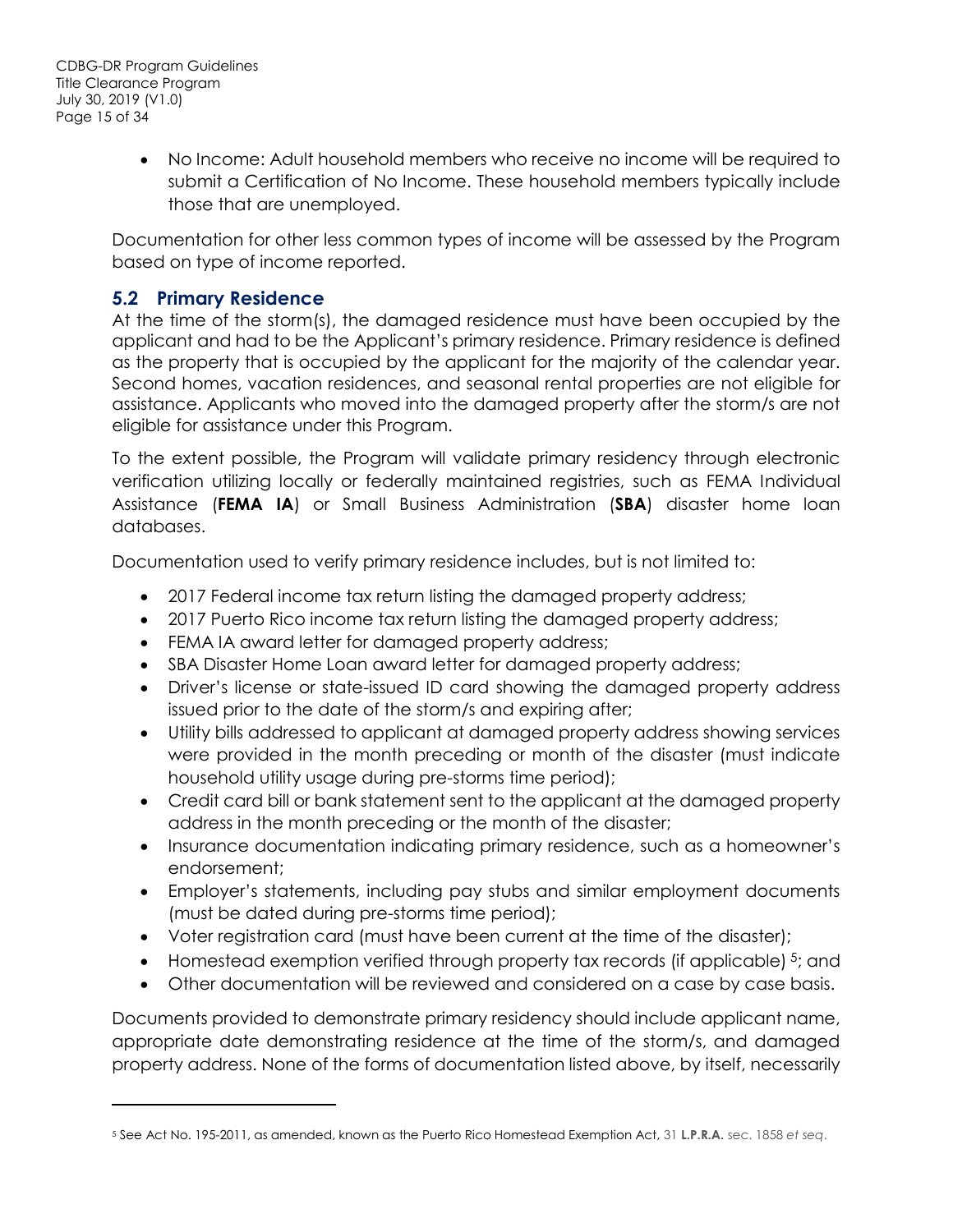proves primary residence. The Program will review and assess all available documentation together and determine primary residence based on the applicant's demonstration of consistency across the variety of documentation provided. In the event that inconsistencies in documentation are found, the application may not move forward in the eligibility process until the inconsistencies are resolved by the applicant. All applicants to the Program bear the burden of proof for providing consistent evidence to prove primary residency at the time of the disaster.

Special Circumstances related to Primary Residency:

- Properties held in trust for the benefit of natural persons can be eligible for assistance if at least one of the occupants at the time of the storm/s was a current beneficiary of the trust. If the property was not the primary residence for the current beneficiaries or trustee(s), the applicant(s) is(are) not eligible for assistance. The trustee's powers must include the ability to affect the damaged property. If the trustee's powers do not include the ability to affect the damaged property, all beneficiaries with an interest in the damaged property must sign the closing documents along with the trustee.
- Applicants/homeowners who were in the United States military and deployed outside of Puerto Rico at the time of the storm/s may qualify for the Program.
- Applicants/homeowners who were temporarily in a nursing home, assisted living, or other medical facility at the time of the storm/s may qualify for the Program.
- Applicants/homeowners who were incarcerated and residing at a law enforcement facility at the time of the storm/s may qualify for the Program.
- If the owner/occupant at the time of the storm/s subsequently died, the applicant (heir) may qualify for the Program if evidence is provided that the deceased property owner and the applicant/heir used the home as his/her primary residence at the time of the storm/s.

# <span id="page-15-0"></span>**5.3 Ownership Claim**

As part of the eligibility process, Applicant must submit evidence supporting ownership claim. Because the purpose of the Title Clearance Program is to provide applicants with clear title to subject property, the Title Clearance Program accepts non-traditional ownership documentation, coupled with an Ownership Affidavit. The affidavit shall include the length of time Applicant has lived in the disaster-damaged property, circumstances that grant ownership of the property to Applicant, explanation of circumstances that prevent standard verification, and which certifies one of the following circumstances applies:

- There are no other parties who have the right to claim ownership,
- Any additional parties with right to claim ownership have agreed to participate jointly as a co-Applicant in program, or
- Any additional parties with right to claim ownership could not be located, after reasonable attempts.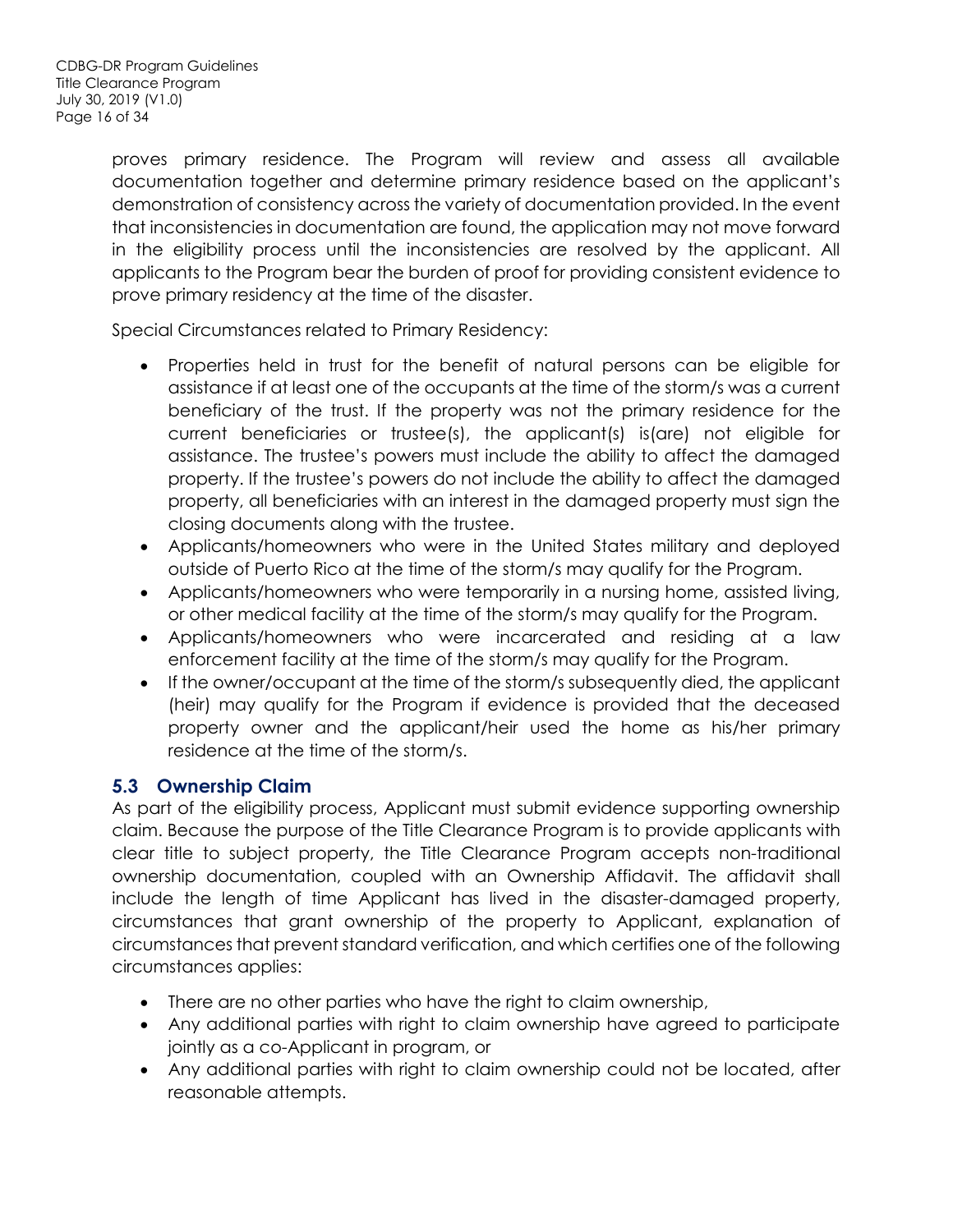Acceptable ownership documents may include, but are not limited to, one of the following and must include the name of the Applicant/co-Applicant. The Ownership Affidavit should be accompanied by alternative forms of supporting ownership documentation, when applicable, such as:

- Probated Will or Will accompanied with a Certificate of Validity; Proof of inheritance;
- Declaratory resolution of heirs;
- Court order or judgment granting an ownership interest in the property;
- Divorce Judgment granting an ownership interest in the property;
- Private Contract for Sale: If the applicant purchased the property in a private owner sale the contract must be confirmed as satisfied with additional supporting documentation;
- Evidence of usufruct contract:
- Evidence of 99-year lease;
- Proof that the applicant occupies the land with "right of use or enjoyment" and/or "right of construction" in accordance with applicable laws and regulations
- Death certificate of the homeowner and Birth certificate (to prove that Applicant is an offspring of a deceased homeowner);
- Marriage certificate;
- If the owner of the storm/s impacted structure died after September 20, 2017, the owner's heir/s may be eligible if, and only if, the heir/s can provide proof of heirship and a death certificate for the deceased owner;
- FEMA correspondence to Applicant demonstrating the Applicant applied for and received FEMA IA (individual assistance) for damaged property address;
- Mortgage payment book or other mortgage documents;
- Real property/Home insurance policy indicating damaged property address; and/or
- Property tax statements, receipts, or tax bill issued by the Municipal Revenue Collection Center (CRIM, for its Spanish acronym).
- Other documents will be considered on a case by case basis.

Because demonstration of ownership is unique to the circumstances experienced by each individual applicant, there is no one document that demonstrates ownership. Applicants are encouraged to provide all documents that provide support of the ownership claim for the subject property. In some instances, more than one document may be used to demonstrate ownership claim in the subject property.

# <span id="page-16-0"></span>**5.4 Property Location**

Properties located in the 100-year floodplain or in a floodway are not eligible for assistance under the Title Clearance Program unless title clearance is a required in order for the applicant to receive benefits from other Programs within the CDBG-DR Housing Portfolio. The 100-year floodplain means the floodplain of concern for this part and is the area subject to inundation from a flood having a one percent (1%) or greater chance of being equaled or exceeded in any given year. The Title Clearance Program will use the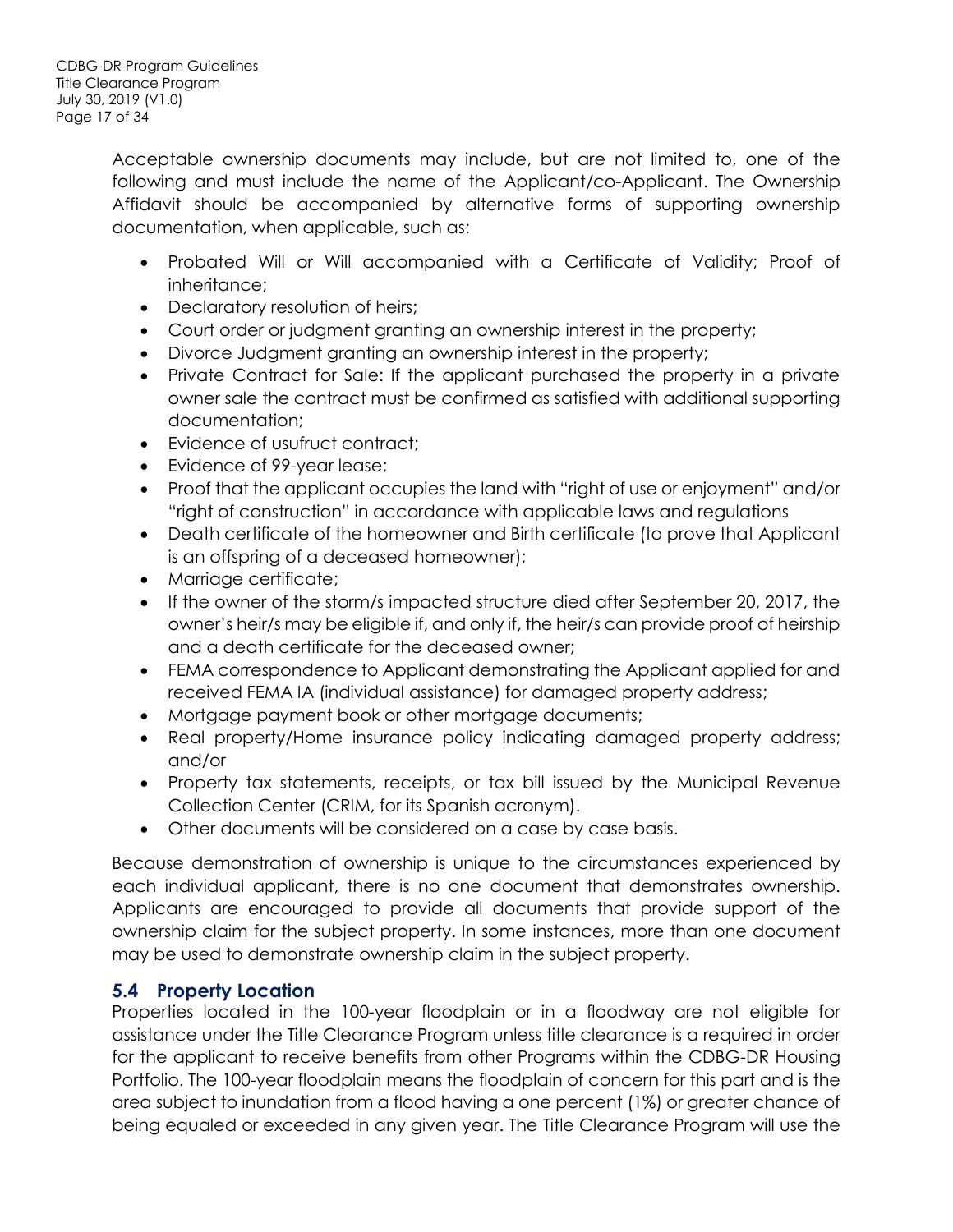most current, approved version of FEMA's Flood Insurance Rate Map<sup>6</sup> (**FIRM**), as well as the most current, approved version of FEMA's Advisory Maps<sup>7</sup> . to identify whether a property is located within or outside of the 100-year floodplain.

## <span id="page-17-0"></span>**5.5 Eligibility / Ineligibility Determination**

All applications will be thoroughly reviewed during the intake and eligibility process to ensure Applicants are eligible for the Program prior to receiving title clearance assistance. Eligibility determinations will be made based on documentation submitted by the Applicant and verification of information by third-party sources, including federal databases. These decisions will be made based on applicable statutes, codes of federal regulations, state and local codes and ordinances, local guidelines, and Program guidelines.

If at any point during the process, it is found that the Applicant is ineligible for the Program, the Applicant will be notified via a Title Clearance Ineligibility Determination Notification. This ineligibility notification will outline the determination made as well as next steps, if applicable, and instructions for how to appeal the decision. See the Program Based Reconsideration and/or Administrative Review section of this document.

Applicants who are deemed eligible will be sent a preliminary Title Clearance Eligibility Determination Notification informing them of the preliminary eligibility determination and provide a description of required next steps. Once Applicants are deemed eligible, the Program will have a **one-hundred and eighty (180) days** period to resolve title issues. The Title Clearance Program will extend the period in cases where the Program is awaiting a decision or determination from a third party (i.e. not from PRDOH or the Applicant), such as a decision from the court or a regulatory agency; and on any other cases deemed appropriate by the PRDOH. If the Title Clearance program does not extend the time period, the Applicant is entitled to request an extension of the time period through the Program Based Reconsideration Request process (see the Program Based Reconsideration and/or Administrative Review section of this Guidelines). If the process to clear the title exceeds the **one-hundred and eighty (180) days** period and any approved extensions, the Application will be closed out due to unobtainable title.

# <span id="page-17-1"></span>**6 Title Clearance Process**

The process to provide a clear and marketable title to applicants will vary on a case-bycase basis and will depend on the specific circumstances for each case.

# <span id="page-17-2"></span>**6.1 Implementation Structure**

The PRDOH has been providing cleared titles to individuals and families residing within communities established by means of Title V of Act 26. These are communities established in public lands currently owned by PRDOH where families of scarce resources have been

l

<sup>6</sup> <https://msc.fema.gov/portal/home>

<sup>7</sup> <http://cedd.pr.gov/fema/index.php/461-2/>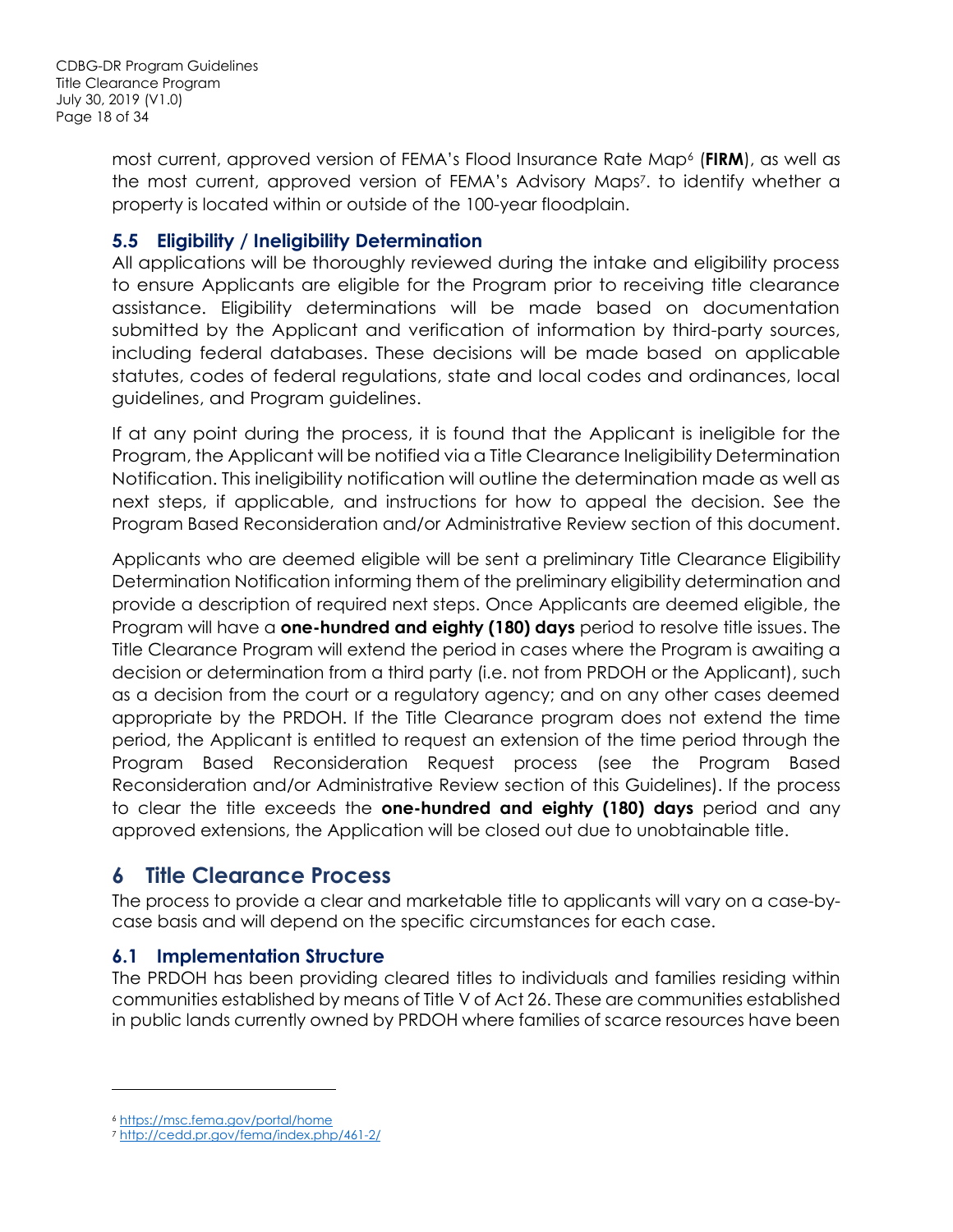provided with "right of construction" and "right of enjoyment" in perpetuity through a Usufruct Contract.

PRDOH will make use of these specialized resources to administer the provision of clear and marketable titles to program Applicants. The already existing resources of the PRDOH will be reinforced with additional staff contracted by PRDOH. Internal staff of the PRDOH will be responsible for performing applicant interviews and field investigations, analysis of each case to determine the required tasks to provide a clear and marketable title, and the overall case management, ensuring that Applicants are always treated fairly and in accordance with federal, state, and local laws and regulations as applicable to each specific case.

PRDOH staff for the Program will be located at the PRDOH's Regional Offices and the PRDOH's Headquarters. Each Regional Office will handle cases for properties located within their jurisdictions. PRDOH Regional Offices and their covered Municipalities are as follows.

- **Aguadilla Region.** Will manage Applications from the following Municipalities:
	- Aguada - Las Marías - Rincón - San Sebastián
	- Aguadilla - Moca
	- Isabela - Quebradillas
- **Arecibo Region.** Will manage Applications from the following Municipalities:
	- Arecibo - Florida
	- Barceloneta
- Hatillo
- Camuy - Lares
- Ciales
	- Manatí
- **Bayamón Region.** Will manage Applications from the following Municipalities:
	- Bayamón - Corozal
	- Cataño - Dorado
	- Comerío - Guaynabo
- **Caguas Region.** Will manage Applications from the following Municipalities:
	- Aguas Buenas - Cidra
		- Caguas - Gurabo
	- Cayey - Juncos

**Caroling Region.** Will manage Applications from the following Municipalities:

- Canóvanas - Carolina
- Fajardo

- Trujillo Alto - Vieques

- Loíza
- Ceiba - Luquillo
- Culebra - Río Grande
- **Guayama Region**. Will manage Applications from the following Municipalities: - Aibonito Arroyo Barranquitas

- Vega Alta

- Morovis

- Vega Baja
- 
- Naranjito
- Toa Alta
- Toa Baja

- San Lorenzo

- 
- -
-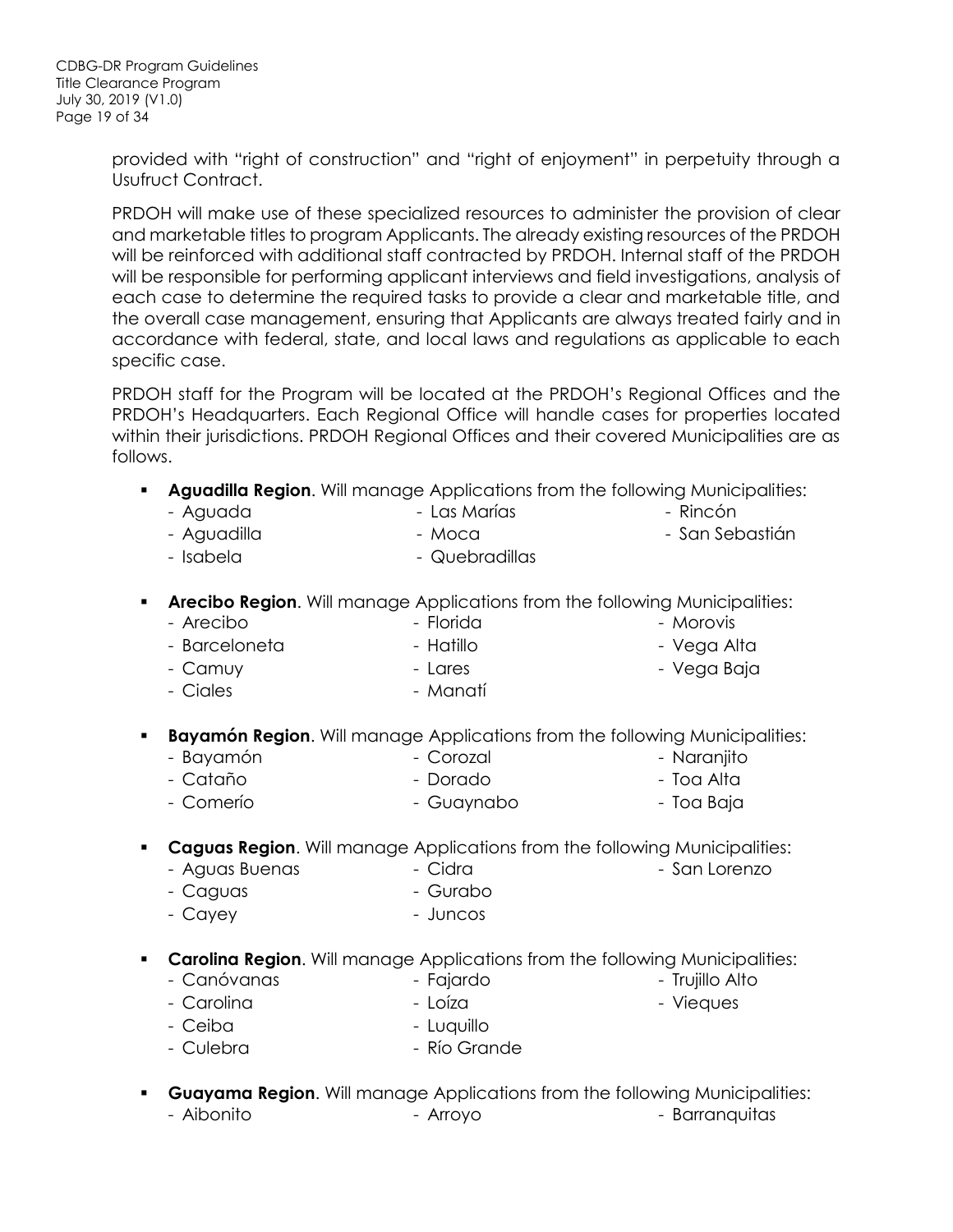- Guayama - Salinas
- Patillas - Santa Isabel
- **Humacao Region.** Will manage Applications from the following Municipalities:

- Yabucoa

- Villalba

- Humacao - Maunabo
- Las Piedras - Naguabo
- **Mayagüez Region.** Will manage Applications from the following Municipalities:
	- Añasco - Lajas - San Germán - Yauco
	- Cabo Rojo - Maricao
	- Gúanica - Mayagüez
	- Hormigueros - Sabana Grande
- **Ponce Region.** Will manage Applications from the following Municipalities:
	- Coamo - Orocovis - Peñuelas
	- Guayanilla
	- Juana Díaz - Ponce
- **San Juan Region.** Will manage Applications from the following Municipalities: - San Juan
- **Utuado Region.** Will manage Applications from the following Municipalities: - Adjuntas Jayuya Utuado

#### <span id="page-19-0"></span>**6.2 Title-Related Services**

The Title Clearance Program will engage vendors to support and provide, on a case-bycase basis, title-related services required to obtain clear and marketable titles. These vendors, depending on the specific needs of each Application, will provide the Program with the following, not all inclusive, list of services:

- **Title Search Services:** Refers to the collection of all required information related to transactions of property. Information gathering may be performed personally at the Registry of Property for the demarcation of the property or through an investigation in Registry of Property Karibe System. Through Title Search Services the Program will identify the legal description of the property, who was the last owner (if any), as well as the existence or absence of easements, mortgages, or other liens on the property that may affect a clear title on the property.
- **Land Survey Services:** Refers to the collection of field data; and the reduction, calculation, and plotting of such data; to produce property plans and legal descriptions that clearly set forth the boundaries of properties in sufficient detail for such boundaries to remain in perpetuity. Land Survey Services may also include the subdivision of land into two (2) or more parcels, as well as the grouping of two (2) or more parcels into a single one. All Land Survey Services performed for the Program must be certified by a Licensed Surveyor in Puerto Rico.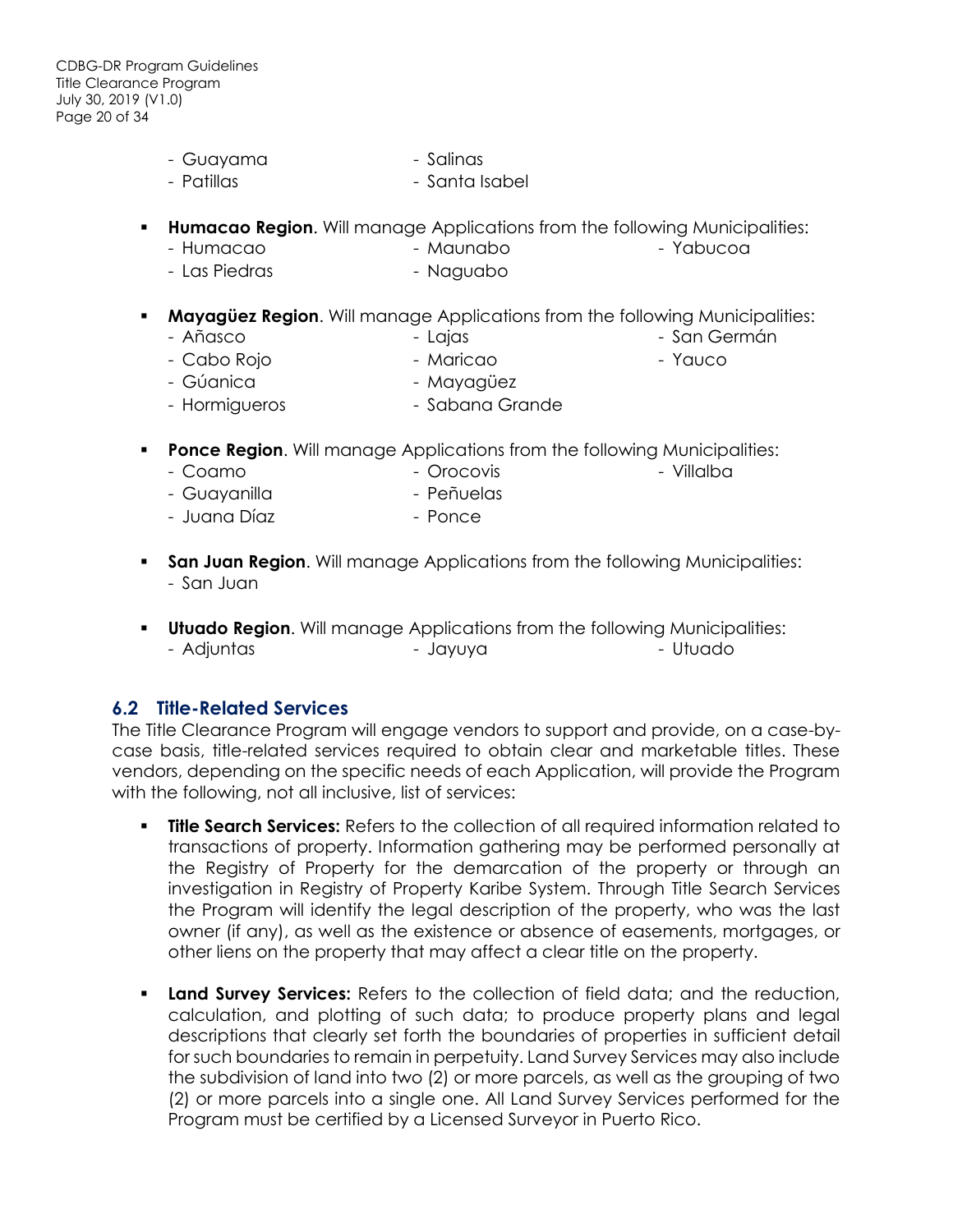- **Engineering Services:** Refers to the performance of assessments and calculations necessary to establish current structural, soil, drainage, construction, and site conditions and to provide recommendations and certifications of such conditions. May also include the production of engineering designs with drawings, specifications, dimensions, and materials lists; as well as specialized engineering studies. All engineering services for the Program must be certified by a Licensed Professional Engineer or Architect in Puerto Rico.
- **Legal Services:** Refers to legal and procedural requirements necessary to remove problems, liens, and defects for a clear and marketable title. Includes notarial services and the execution of public documents, including public deeds and notarial acts to complete: (i) Petitions to Registry ("Instancias"), (ii) Notarial Acts ("Actas Notariales"), (iii) Declarations of Heirship ("Declaraciones de Herederos"), (iv) Sworn Statements, (v) Deeds ("Escrituras Públicas"), and (vi) Proof of Ownership Procedure ("Expedientes de Dominio"). All legal services required for the Program must be performed by a licensed Attorney-at-Law and Notary Public. However, legal services will not include cases of contentious jurisdiction.
- **Appraisal Services:** Refers to the process of developing an opinion of current value of the structures and/or lands subject to a clear and marketable title under the Program. The opinions of value will require the study of all value influences and may take the following approaches: the current cost of reproducing or replace the home, minus an estimate for depreciation plus the value of land; the value indicated in recent sales of comparable properties in the market; and the value that the property's net earning power will support. All appraisal services for the Program must be certified by a licensed Real Estate Appraiser in Puerto Rico.

Additional services to those listed above may be provided by Program-engaged vendors to obtain clear and marketable titles. Program staff, upon a detailed review of the specific circumstances of each Application, will request Title-Related Services to Program-engaged vendors.

#### <span id="page-20-0"></span>**6.3 Case Analysis and Interview**

After an Application is deemed eligible for the Program, Program staff will interview the Applicant to review information provided and to gather any additional information that may help to determine how a clear and marketable title for the property can be obtained. The PRDOH will analyze the specifics of each Application to determine if the property is part of the PRDOH's community portfolio (i.e. communities created through Act 26), another public instrumentality's land portfolio, or a privately-owned property by evaluating:

- The community to which the Applicant belongs to;
- The property location;
- The amount of time the property has been occupied by the Applicant or his/her ancestors;
- Any evidence of usufruct of another's property; and
- The use given to the land or structure.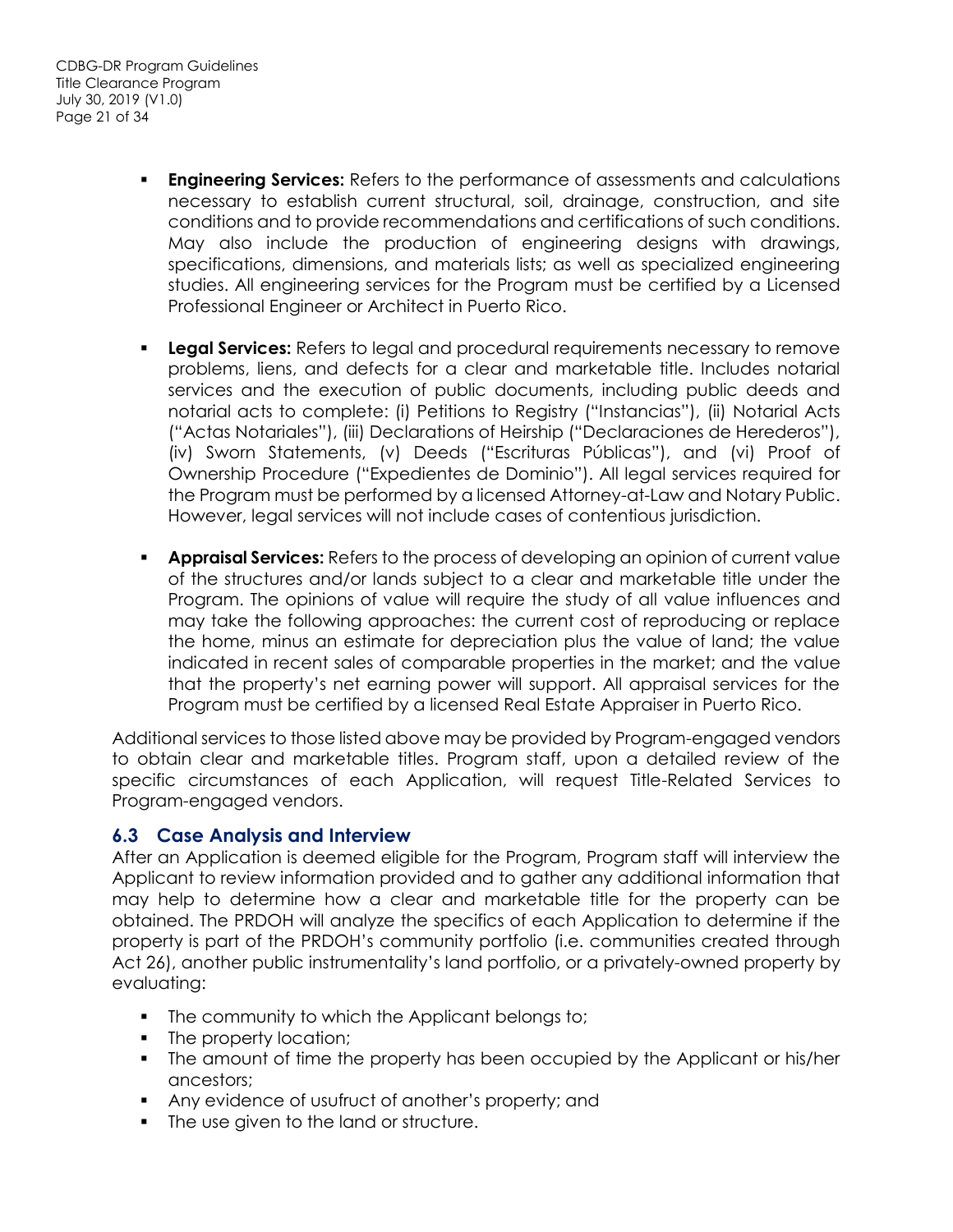To determine if the property is part of the PRDOH's community portfolio, the Program will review existing records at the PRDOH of its land. For properties belonging to others, including public instrumentalities and private entities, the PRDOH may rely on Title Search services from its Title-Related Services vendors.

Program staff will also go to the field to corroborate information provided by the Applicant concerning the property. Program staff may interview neighbors of the property during the site visit.

The results of the case analysis will dictate the way that PRDOH will proceed to obtain a clear and marketable title for the Applicant. The following sections present some potential types of cases and their respective processes overview.

#### <span id="page-21-0"></span>**6.4 Title under Act No. 132 of July 1, 1975, as amended, Dwellings Located on Another's Land Act**

The Program may provide a clear and marketable title to Applicants under the provisions of Act 132 of July 1, 1975, as amended, 17 LPRA § 751 *et seq.*, known as "Dwellings Located on Another's Land Act" (hereinafter **Act 132**). This Act allows the PRDOH to provide title in both publicly- and privately-owned land, so long as the property for which a title is requested is transferred to the PRDOH before transferring the title to the Applicant. In the case of publicly-owned land, Act 132 authorizes public instrumentalities to transfer the land to the PRDOH at no cost. PRDOH will work with public instrumentalities for them to transfer title of the lands where the Applicant's residential structure is nested. Nonetheless, PRDOH will retain title of lands for which, after proper consultation with pertinent public instrumentalities, it is determined that there exists a superior public interest than to provide title to the Applicant.

In order for Applications to be processed under the provisions of Act 132 the following conditions must be met:

- The Applicant must currently occupy the land and reside within a structure nested in the land. The land must have been occupied by the Applicant on or before December 31, 2002; or the Applicant must have acquired the structure nested within the land by transfer, inheritance, donation, exchange, assignment, or purchase from owners which occupied the land on or before December 31, 2002.
- The Applicant must have permanent domain over the structure nested in the land.
- The Applicant must not own any other home.

If all conditions for the Application to be processed under Act 132 are met and if the land occupied is transferred to PRDOH without cost, title over the property will be transferred to the Applicant through a Title Certification or Public Deed. The Title Certification must contain (i) the name of the Applicant acquiring the land, (ii) the time since the land has been occupied, (iii) the date ownership is transferred, (iv) the size of the plot of land transferred with its property legal description, (v) evidence of registration of title in the Property Register, and (vi) any other data deemed necessary by the PRDOH.

Title under Act 132 can be provided at a nominal cost of one dollar (\$1) if the annual gross adjusted income of the Applicant's household is not greater than twenty one thousand one hundred dollars (\$21,100). If the annual gross adjusted income of the Applicant's household is greater than twenty one thousand one hundred dollars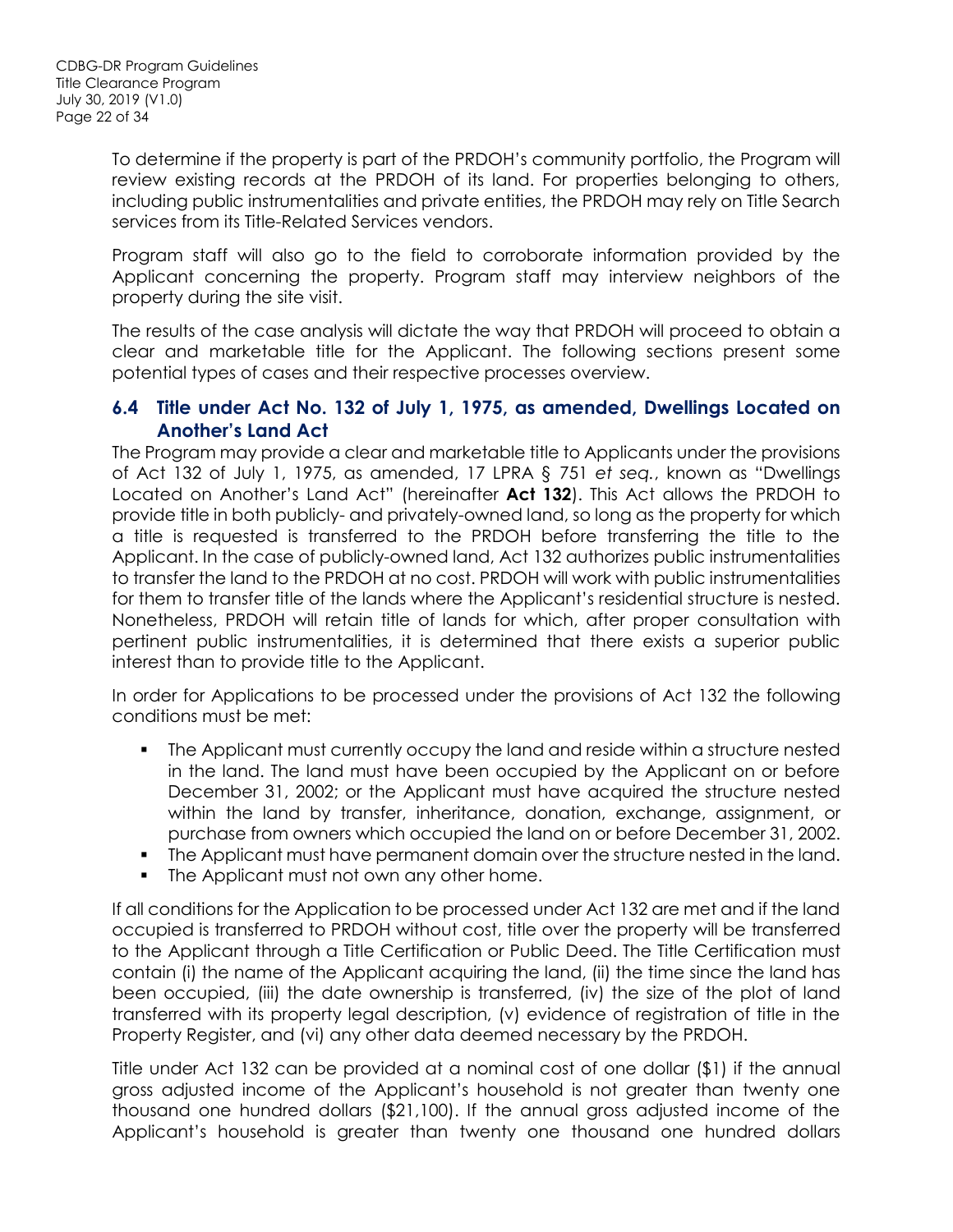l

(\$21,100), then title under Act 132 can be provided for a purchase price equal to the multiplication of the appraised value of the land by the corresponding percentage of **[Table 2](#page-22-0)<sup>8</sup>** below.

<span id="page-22-0"></span>

| Table 2: Percentages for Determination of Purchase Price under Act 132 |              |                         |       |                      |       |                         |     |
|------------------------------------------------------------------------|--------------|-------------------------|-------|----------------------|-------|-------------------------|-----|
| Annual                                                                 | <b>Gross</b> | <b>Adjusted Percent</b> |       | Annual               | Gross | <b>Adjusted Percent</b> |     |
| Income                                                                 |              |                         |       | <b>Income</b>        |       |                         |     |
| \$21,101 to \$21,200                                                   |              |                         | $2\%$ | \$22,301 to \$22,400 |       |                         | 39% |
| \$21,201 to \$21,300                                                   |              |                         | 4%    | \$22,401 to \$22,500 |       |                         | 43% |
| \$21,301 to \$21,400                                                   |              |                         | $6\%$ | \$22,501 to \$22,600 |       |                         | 48% |
| \$21,401 to \$21,500                                                   |              |                         | 8%    | \$22,601 to \$22,700 |       |                         | 53% |
| \$21,501 to \$21,600                                                   |              |                         | 11%   | \$22,701 to \$22,800 |       |                         | 58% |
| \$21,601 to \$21,700                                                   |              |                         | 14%   | \$22,801 to \$22,900 |       |                         | 63% |
| \$21,701 to \$21,800                                                   |              |                         | 17%   | \$22,901 to \$23,000 |       |                         | 68% |
| \$21,801 to \$21,900                                                   |              |                         | 20%   | \$23,001 to \$23,100 |       |                         | 74% |
| \$21,901 to \$22,000                                                   |              |                         | 23%   | \$23,101 to \$23,200 |       |                         | 80% |
| \$22,001 to \$22,100                                                   |              |                         | 27%   | \$23,201 to \$23,300 |       |                         | 86% |
| \$22,101 to \$22,200                                                   |              |                         | 31%   | \$23,301 to \$23,400 |       |                         | 92% |
| \$22,201 to \$22,300                                                   |              |                         | 35%   | \$23,401 to \$23,500 |       |                         | 98% |

For Applications where the household has an annual gross adjusted income greater than twenty-three thousand five hundred and one dollars (\$23,501), title can be provided for a purchase price equal to the appraised value of the land.

Annual gross income only considers the salaries of the head of household and its spouse, if any. Assistance payments received by the household from scholarships, veteran benefits, or any other income received from judicial, extrajudicial, or administrative awards, as well as assistance provided by the Federal Government such as food stamps, social security, or retirement, are not considered towards the calculation of annual gross income. To obtain the annual gross adjusted income for purposes of the Act, the following credits will be deducted:

- Two thousand three hundred dollars (\$2,300) for payroll deductions;
- One thousand two hundred dollars (\$1,200) for each dependent whose age does not exceed twenty (21) years old and is unemployed;
- Two thousand three hundred dollars (\$2,300) for any member of the household with mental or physical disabilities;
- One thousand seven hundred dollars (\$1,700) for any member of the household older than sixty-five (65) years old without income; and
- One thousand two hundred dollars (\$1,200) for each dependent older than twenty-one (21) years old but younger than twenty-five (25) years old undergoing university studies without receiving any income.

<sup>8</sup> Act 132 was amended to modify the Annual Gross Adjusted Income for the provision of title at a nominal price of \$1 from \$14,400 to \$21,100 and for calculating purchase price for households with Annual Gross Adjusted Income greater than \$21,100.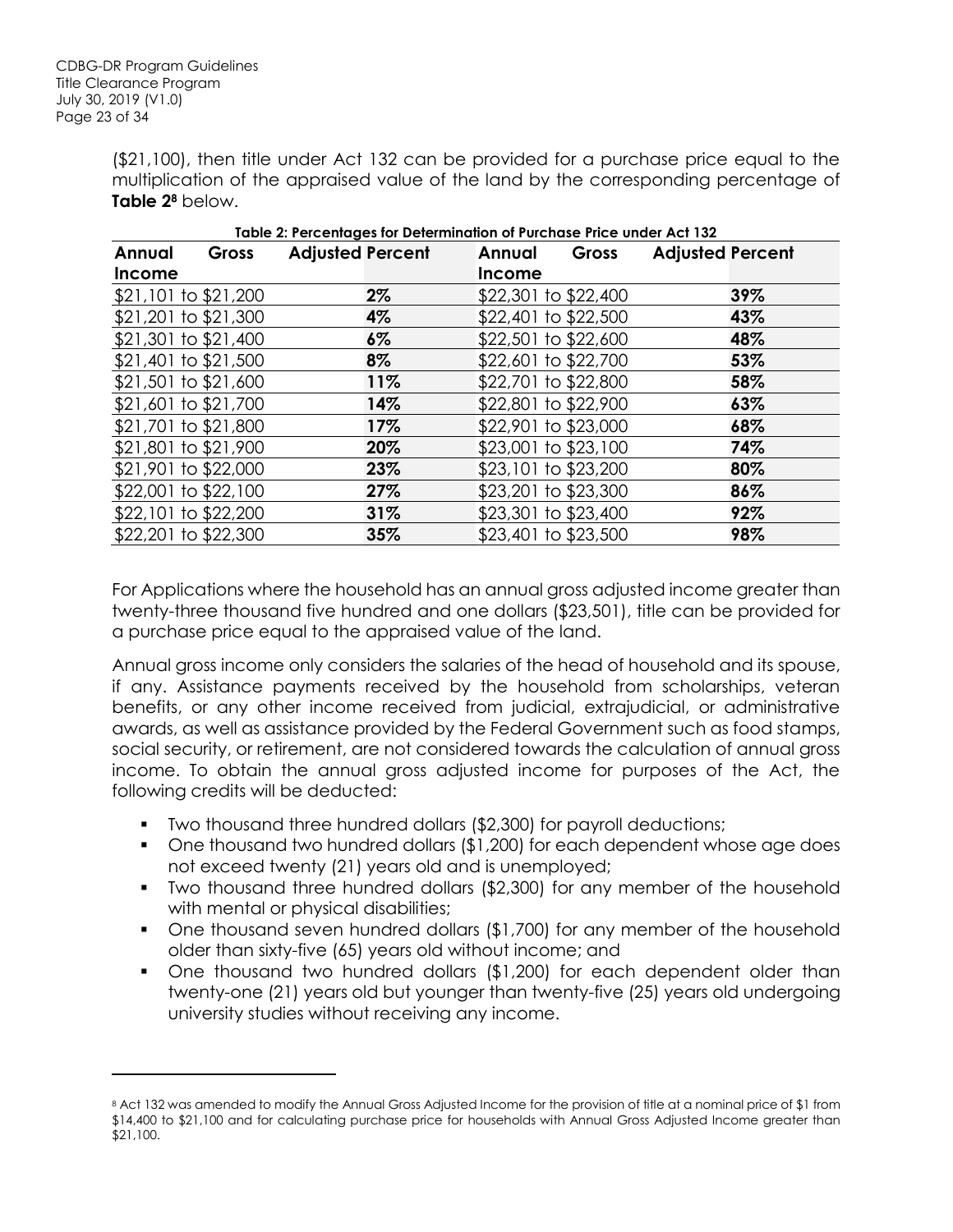If title under Act 132 is provided at the nominal cost of one dollar (\$1) the Title Certification will have a lien towards the fact that if the Applicant sells or disposes of the property within a period of **ten (10) years** after the transfer of the title to the Applicant is completed, then the Applicant must pay to PRDOH an amount equal to seventy five percent (75%) of the appraised value of the land at the time of sell or disposition. The PRDOH may provide exemptions to the aforementioned lien for reasons of divorce, inheritance, severe or terminal illness, mortgage loans, or any other situation deemed appropriate by PRDOH.

#### <span id="page-23-0"></span>**6.5 Title under Act 35 of June 14, 1969, as amended, Sale of Parcels to Usufructuaries or Occupants Act**

If the property for which a title is requested from the Program is part of communities established under Title V of Act 26 the title may be provided through the provisions of Act 35 of June 14, 1969, as amended, 28 LPRA § 681 *et seq.*, known as the Sale of Parcels to Usufructuaries or Occupants Act (hereinafter **Act 35**).

#### 6.5.1 Usufructuaries

Back in 1941 Act 26 declared as a fundamental right of every human being that makes a living from agricultural work to be able to have their homes within the lands that provide for their sustenance. The government over the years, and through the provisions of Title V of Act 26, has established numerous communities for what the Act calls "Aggregates". Aggregates are defined by Act 26 as any family head and those single persons who qualify, residing in the rural zone, whose home is established in a house and on land belonging to another person or in his own house erected on land belonging to another person, who is of scarce resources and does not possess the land as owner. The Act authorized the government to provide free assignment of land to Aggregates in usufruct. Through amendments to the Act, the benefits of the free assignment of land was extended to (i) persons living in urban areas so long as their way of living is by agricultural work, (ii) persons living in rural areas even if they their way of living is not by agricultural work, (iii) persons that moved from rural to urban areas so long as they wish to return to rural areas, (iv) persons residing in urban areas whose homes were acquired by the government through purchase or expropriation to carry out public projects, and (v) veterans of the United States Armed Forces, so long as they don't own properties and their income does not permit them to acquire property. At the moment, PRDOH is responsible for administering the communities established through the Act.

In order for a person to be provided with the free assignment of land through a Usufruct Contract the following eligibility requirements must be met:

- The Applicant must be an "Aggregate" as defined by Act 26;
- The Applicant must have resided in Puerto Rico for a period of at least **six (6) months**;
- The Applicant must not have sufficient capital or income to acquire property for residential use;
- The Applicant's household must not exceed the maximum Annual Gross Adjusted Income established by PRDOH through Administrative Order;
- The Applicant must not had been an usufructuary under any of the programs of the PRDOH; and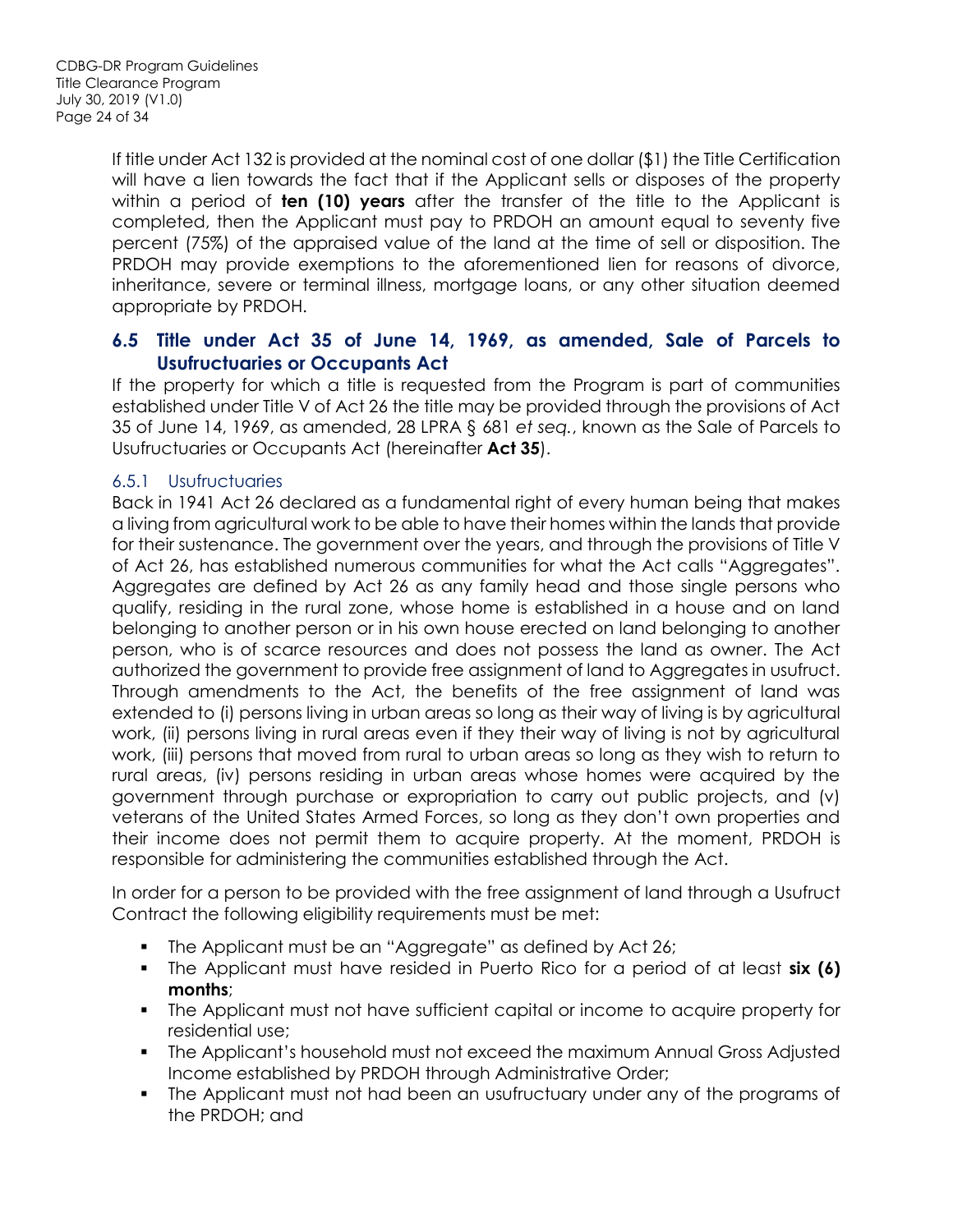• The Applicant must not own any other land.

The latest maximum Annual Gross Adjusted Income to qualify for a Usufruct Contract was established by PRDOH on March 3, 2011 by means of Administrative Order No. 11-13 in the amount of twenty-one thousand one hundred dollars (\$21,100). Annual gross income only considers the salaries of the head of household and its spouse, if any. Assistance payments received by the household from scholarships, veteran benefits, or any other income received from judicial, extrajudicial, or administrative awards, as well as assistance provided by the Federal Government such as food stamps, social security, or retirement are not considered towards the calculation of annual gross income. To obtain the annual gross adjusted income for purposes of the Usufruct Contract, the following credits will be deducted:

- Two thousand three hundred dollars (\$2,300) for payroll deductions;
- One thousand two hundred dollars (\$1,200) for each dependent whose age does not exceed twenty-one (21) years old and is unemployed;
- Two thousand three hundred dollars (\$2,300) for any member of the household with mental or physical disabilities;
- One thousand seven hundred dollars (\$1,700) for any member of the household older than sixty-five (65) years old without income; and/or
- One thousand two hundred dollars (\$1,200) for each dependent older than twenty-one (21) years old but younger than twenty five (25) years old undergoing university studies without receiving any income.

If all conditions are met as required by law and regulations, the PRDOH extends Usufruct Contracts to Applicants over a plot of land in the established communities. Usufructuaries cannot sell, transfer, rent, assign, lease, or in any way dispose of or encumber, in whole or in part, the right to usufruct or any existing buildings, accessories or improvements, or any right or privilege from the usufruct contract. Usufructs must build their homes in the plots of land assigned within a period of **one hundred twenty (120) days** after execution of the Usufruct Contract. This period may be extended by PRDOH on a case-by-case basis. Those public employees that, without having an Usufruct Contract, possess a parcel of land at which their home is located, may request an Usufruct Contract so long as they comply with the requirements of the law.

#### 6.5.2 Title to Usufructuaries

Act 35 authorizes the PRDOH to provide title to Usufructuaries that are in compliance with the terms and conditions of their Usufruct Contracts. Usufructuaries are provided ownership over the lands they occupy at the nominal cost of one dollar (\$1). For Usufructuaries to be provided ownership over the land they occupy the following must be met:

- Have built on, or transferred to, the plot of land under the Usufruct Contract their residence or demonstrate capability to obtain financing to build their residence within the plot of land, which must also be their primary residence;
- **Request ownership over the plot of land to the PRDOH;**
- Pay, as a purchase price, an amount equal to one dollar (\$1).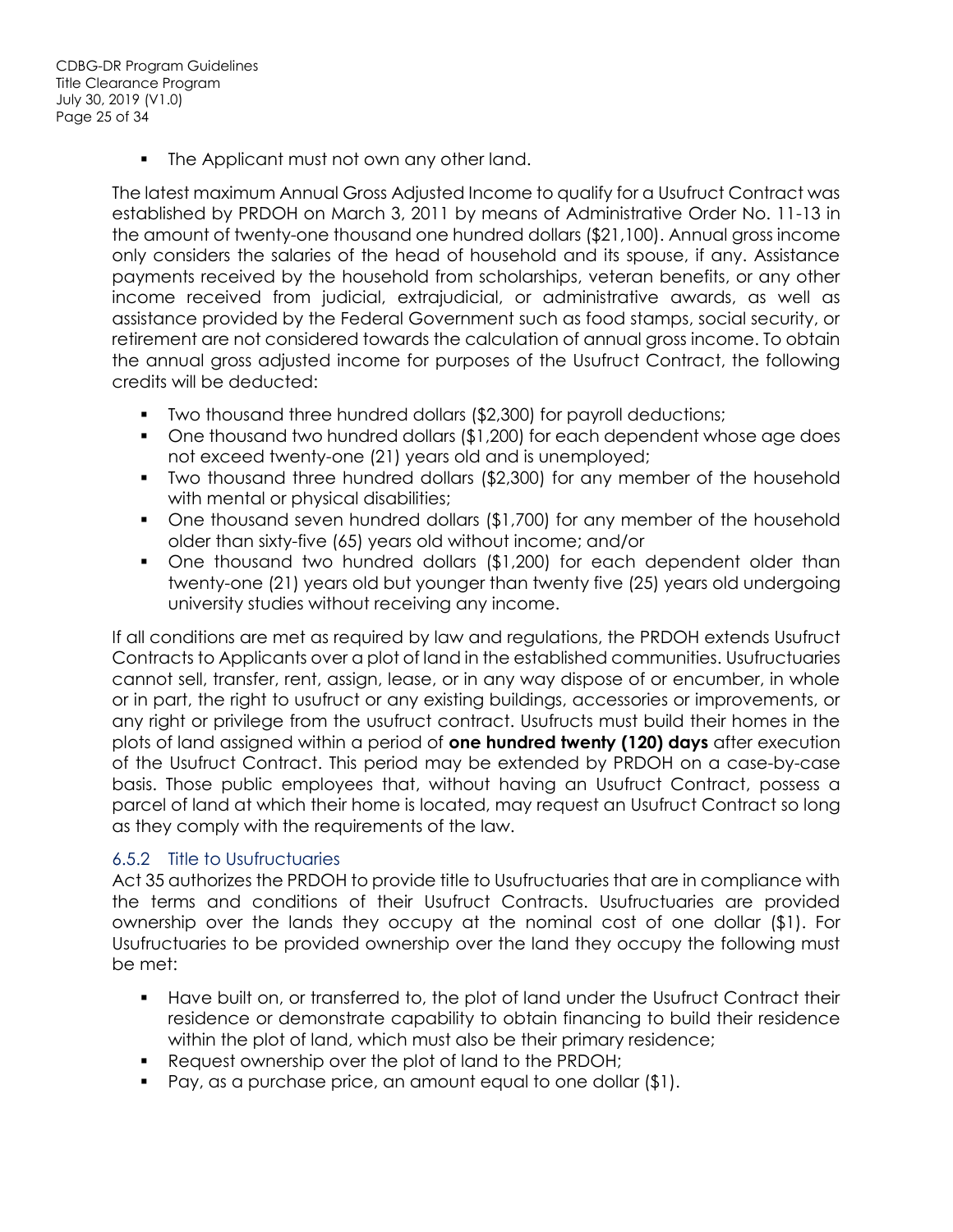For purpose Act 35 those occupants of a plot of land that use it for the purpose of primary residence and that comply with all requirements of law and regulations to qualify as an usufructuary; or that acquired, by purchase or transfer, a parcel or part thereof from an Usufructuary with which the occupant has ties of consanguinity or affinity up to the fourth degree will not be considered to be in violation of Article 76 of Act 26. In cases of Usufructuaries at urban areas, ownership may be granted only over the plot of land occupied by the residence. The remainder of land will be offered for sale at fair market value and a purchase option will be provided to the Usufructuary. Ownership can only be provided over a single plot of land under Act 35. Usufructuaries with right over two (2) or more plots of land must choose the one over which they will request ownership. Any person that obtains ownership over a plot of land under Act 35, and sells or disposes of the land in any form, is ineligible to receive rights over any other plot of land in virtue of Act 26.

Title to Usufructuaries under Act 35 can be provided through Notarial Deeds or Title Certifications from PRDOH. If Notarial Deeds are used for the provision of title, they are exempt from the payment of any notarial and Property Registry Fees.

Titles provided under the provision of Act 35 at the nominal cost of one dollar (\$1) will have a lien towards the fact that if the Applicant sells, exchanges, encumbrances, mortgages, leases, offers security using the property as collateral the property within a period of **ten (10) years** after the transfer of the title to the Applicant is completed, then the Applicant must pay to PRDOH an amount equal to seventy percent (75%) of the appraised value of the land at the time of transfer, exchange, encumbrance, mortgage, lease or offering securities using the property as collateral. The PRDOH may provide exemptions to the aforementioned lien for reasons of divorce, inheritance, severe or terminal illness, mortgage loans, or any other situation deemed appropriate by PRDOH.

#### <span id="page-25-0"></span>**6.6 Title under Act 286 of August 21, 1999, as amended, Law to Order DOH to Dispose of Encumbered or Affected Lands or Parcels**

The Program may provide a clear and marketable title under the provisions of Act 286 of August 21, 1999, as amended, 28 LPRA § 681 *et seq*., special provisions section, known as the Law to Order the Department of Housing to Dispose of Encumbered or Affected Lands or Parcels (hereinafter **Act 286**). This Act was approved to provide title to those households that, are encumbered or affected in such a way that it impedes, restricts, or makes impossible the disposition or adequate use by the beneficiaries of social interest programs. . It also authorizes PRDOH to dispose of plots of land/properties that, due to encumbrances/liens or other circumstances imposed by law or regulation, are restricted being disposed of or being properly used in favor of social interest programs' beneficiaries.

In order for Applicants to be processed under the provisions of Act 286 the following conditions must be met:

- The Applicant must be in possession or occupancy of the land over which they request title at the time of approval of the Act (i.e. August 21, 1999);
- If the Applicant was previously issued title over land there must exist some reason of divorce, death, breakup, emigration, or any other similar situation for which ownership over the property is not currently with the Applicant;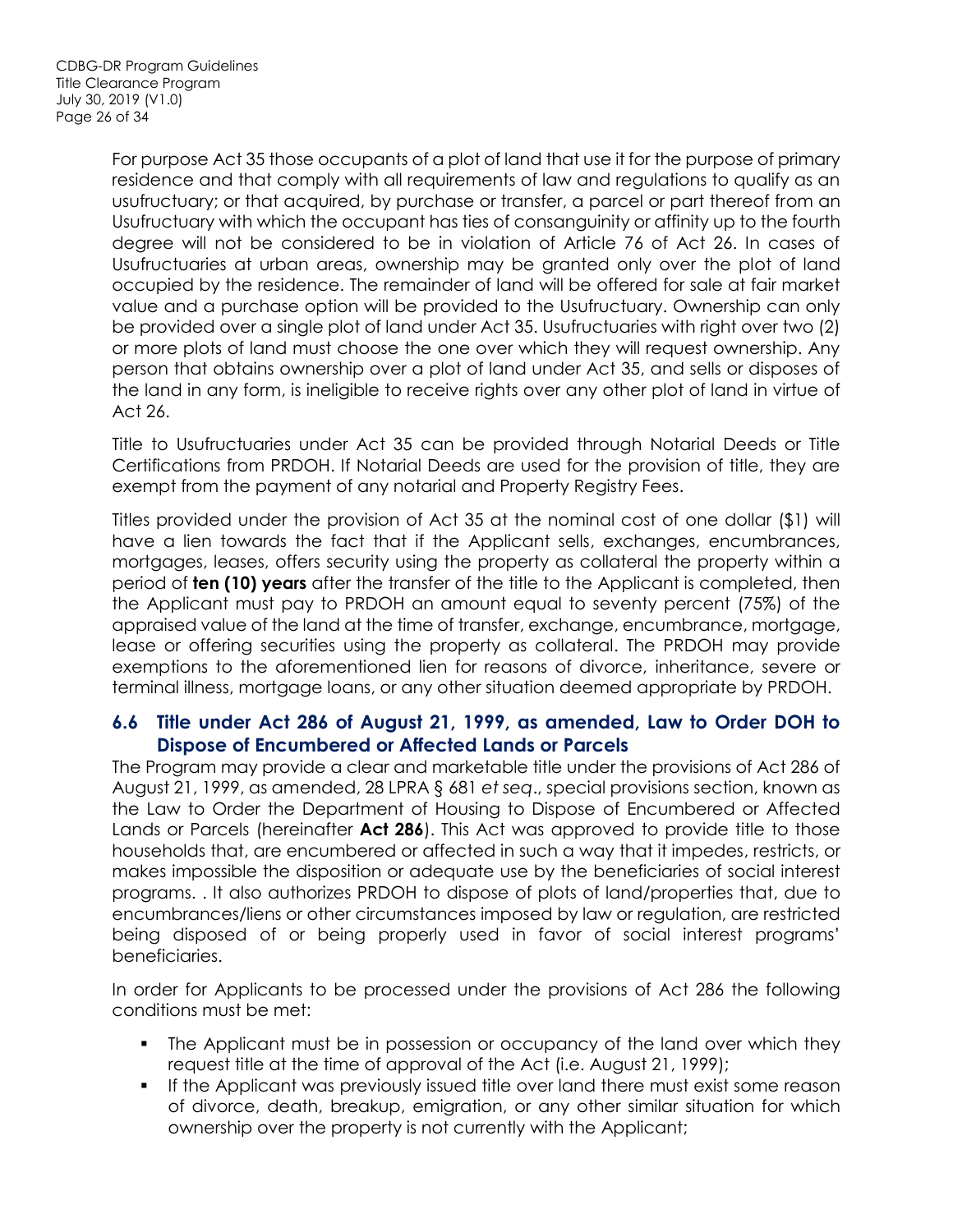If The Applicant possesses other property, PRDOH may sell it to the Applicant at fair market value.

If all conditions for the Application to be processed under Act 286 are met title will be provided to the Applicant by means of Notarial Deeds or Title Certifications. Title to Applicants in compliance with the requirements of Act 26 will be provided title for a nominal cost of one dollar (\$1). Title to Applicants not in compliance with the requirements of Act 26 or that have ownership over other properties may be provided at a purchase price equal to the appraised value of the land. If the Applicant cannot or does not wish to obtain title at the purchase price of the appraised value of the land, then PRDOH may lease the land to the Applicant following the provisions of Act 26.

#### <span id="page-26-0"></span>**6.7 Title under Act 202 of August 5, 2018, as amended, Law to Authorize DOH to Provide Title over Properties Created by Virtue of the Permanent Housing Program for the Victims of Hurricane Hugo**

The Program may provide a clear and marketable title under the provisions of Act 202 of August 5, 2018, as amended, 17 LPRA § 1551 *et seq.*; known as the "Law to Authorize the Department of Housing to Provide Title Over Properties Created by Virtue of the Permanent Housing Program for the Victims of Hurricane Hugo" (hereinafter **Act 202**). This Act was approved to authorize the provision of title to families that have lived in the structures created by means of the Permanent Housing Program for the Victims of Hurricane Hugo. This Program was created to provide safe and permanent housing to those impacted by the atmospheric disaster. Over twenty nine (29) years have passed and the quantity of families without title to the homes provided through the Program is still large. Many of the current occupants of the homes are the children or relatives of the original owners that benefited from the Program. Additionally, the abandonment and deterioration of the structures has resulted in many occupants not being the ones authorized under the Program. Given the circumstances, this Act establishes as public policy the provision of title to those occupants that have, for many years, lived in the structures created through the Program and have not yet received title over them.

In order for Applications to be processed under the provisions of Act 202 the following conditions must be met:

- If the Applicant is an original beneficiary or a heir of the original beneficiary of the Permanent Housing Program for the Victims of Hurricane Hugo:
	- o Must currently reside within the structure and land provided through the Program;
	- o Request to PRDOH ownership of the structure and land provided through the Program; and
	- o Pay, as a purchase price, an amount equal to one dollar (\$1).
- If the Applicant is not an original beneficiary nor a heir or part of the original beneficiary's family nucleus:
	- o Request to PRDOH ownership of the structure and land occupied;
	- o Prove that the structure has been occupied in quality of owner and of primary residence for a period of at least **five (5) years**;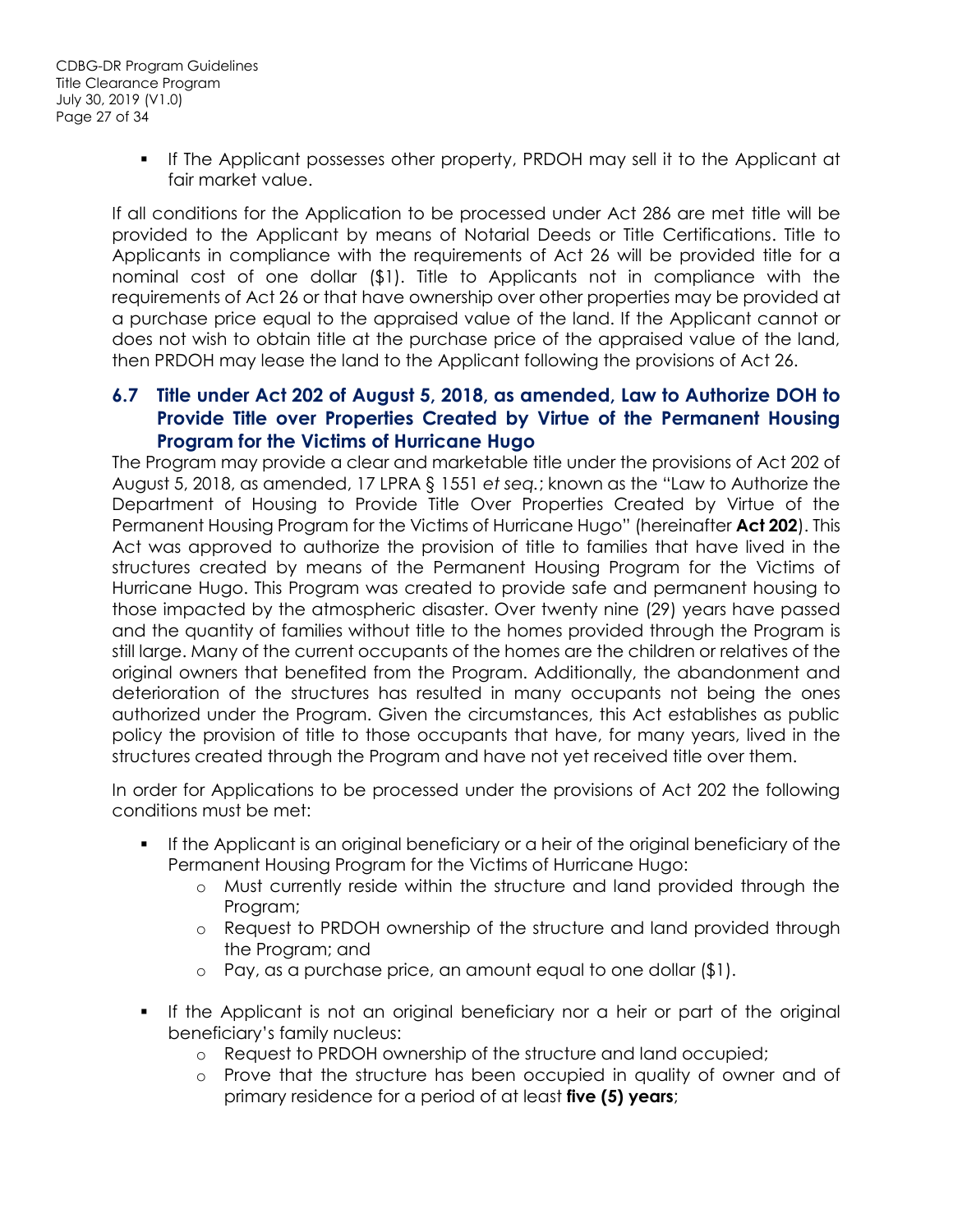o Pay, as a purchase price, the value of the land. If the land has a fixed price established by law or regulation, then that will be considered as the value of the land. Otherwise, the purchase price will be determined by means of an appraisal of the value of the land.

If all conditions for the Application to be processed under Act 202 are met, title will be provided to the Applicant by means of Notarial Deeds or Title Certifications. Those provided title under the provisions of Act 202 who sell or dispose of the transferred property, cannot request ownership over another plot of land under the provisions of the Act.

Applicants provided title under the provisions of Act 202 cannot sell, lease, transfer, mortgage, or dispose of the property without the consent of PRDOH for a period of five (5) years. Any Applicant that sells, leases, mortgage, transfers, or disposes of the property within the established period will be obligated to pay to PRDOH a percentage of the value of the property at the time of the sell as shown in **[Table 3](#page-27-1)** below.

| <b>Time of Disposition</b> | Percent | <b>Time of Disposition</b> | Percent |
|----------------------------|---------|----------------------------|---------|
| <b>First Year</b>          | 90%     | Fourth Year                | 60%     |
| Second Year                | 80%     | Fifth Year                 | 50%     |
| <b>Third Year</b>          | 70%     |                            |         |

<span id="page-27-1"></span>**Table 3: Percentage of the Appraised Value of Land to be paid to PRDOH for Disposition of Property Title under the Provisions of Act 202 before the Established 5-Year Term**

The five (5)-Year lien established in the above paragraph will not be applied to Applicants that are original beneficiaries, or heirs of the original beneficiaries, of the Program which obtained their title and have complied with the requirements of the transfer for a period no less than five (5) years. Also, the five (5)-Year lien will not be applied to Applicants that obtained the property through purchase from an original beneficiary or a heir that complied with the requirements of the transfer before the approval of Act 202.

#### <span id="page-27-0"></span>**6.8 Title under Act 160 of August 10, 1988, as amended, Law for the Provision of Title over Properties Created by Virtue of the Emergency Housing Program**

The Program may provide a clear and marketable title under the provisions of Act 160 of August 10, 1988, as amended, known as Law for the Provision of Title Over Properties Created by Virtue of the Emergency Housing Program (hereinafter **Act 160**). Between October 5 and 6 of 1985 Puerto Rico was affected by a strong trough. This trough caused flooding, overflows, landslides, and numerous other damages all through Puerto Rico. In response to the disaster, Puerto Rico implemented an Emergency Housing Program to provide displaced families with options for permanent housing. This Act was approved to authorize the provision of title to families that have lived in the structures created by means of the Emergency Housing Program.

In order for Applications to be processed under the provisions of Act 160 the following conditions must be met:

 If the Applicant is an original beneficiary or a heir of the original beneficiary of the Emergency Housing Program: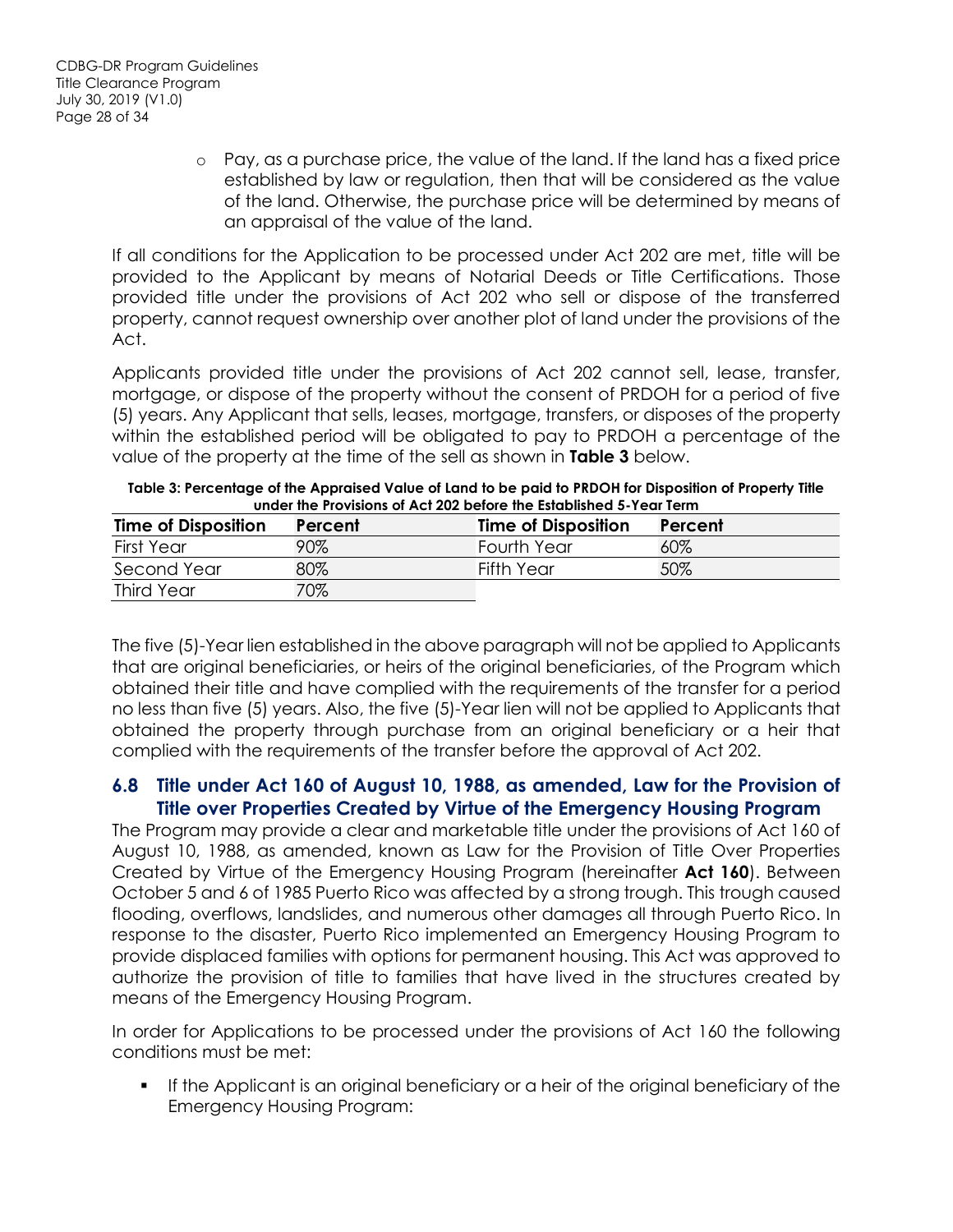- o Must currently reside within the structure and land provided through the Emergency Housing Program;
- o Request to PRDOH ownership of the structure and land provided through the Program; and
- o Pay, as a purchase price, an amount equal to one dollar (\$1).
- If the Applicant is not an original beneficiary nor a heir or part of the original beneficiary's family nucleus:
	- o Request to PRDOH ownership of the structure and land occupied;
	- o Prove that the structure has been occupied in quality of owner and of primary residence for a period of at least **five (5) years**;
	- o Pay, as a purchase price, the value of the land. If the land has a fixed price established by law or regulation, then that will be considered as the value of the land. Otherwise, the purchase price will be determined by means of an appraisal of the value of the land.

If all conditions for the Application to be processed under Act 160 are met, title will be provided to the Applicant by means of Notarial Deeds or Title Certifications. Those provided title under the provisions of Act 160 who sell or dispose of the transferred property, cannot request ownership over another plot of land under the provisions of the Act.

Applicants provided title under the provisions of Act 160 cannot sell, lease, transfer, or dispose of the property without the consent of PRDOH for a period of five (5) years, provided that any time that the property was occupied will be considered towards the five (5) year period if the Applicant is the original beneficiary or a heir of the original beneficiary of the Program. Any Applicant who sells, leases, transfers, or disposes of the property within the established period will be obligated to pay to PRDOH a percentage of the value of the property at the time of sell as shown in **[Table 4](#page-28-1)** below.

| <u>UNUS TIOMURUS OFFICI TOO DUDIG TIIG EJIUDIIJIIGU UF FUUT IUMI</u> |         |                            |         |  |  |
|----------------------------------------------------------------------|---------|----------------------------|---------|--|--|
| <b>Time of Disposition</b>                                           | Percent | <b>Time of Disposition</b> | Percent |  |  |
| <b>First Year</b>                                                    | ၁၀%     | Fourth Year                | 60%     |  |  |
| Second Year                                                          | 80%     | Fifth Year                 | 50%     |  |  |
| Third Year                                                           | 70%     |                            |         |  |  |

<span id="page-28-1"></span>**Table 4: Percentage of the Appraised Value of Land to be paid to PRDOH for Disposition of Property Title under the Provisions of Act 160 before the Established 5-Year Term**

## <span id="page-28-0"></span>**6.9 Title under Act 106 of August 3 of 1995, as amended, Law to Transfer Minimal Urbanization Projects to PRDOH**

The Program may provide a clear and marketable title under the provisions of Act No. 106 of August 3, 1995, as amended, 17 LPRA § 28 *et seq.*, known as the "Law to Transfer Minimal Urbanization Projects to the Housing Development and Improvements Administration" (hereinafter Act 106). This Act was created with the purpose of transferring from the Urban and Housing Renovation Corporation to the Housing Development and Improvements Administration of the PRDOH those housing projects created by law or regulations known as Minimal Urbanization Projects. The purpose of the transfer was for PRDOH to provide title to those citizens that benefited from the Minimum Urbanization Projects. The Act establishes that title will be provided in compliance with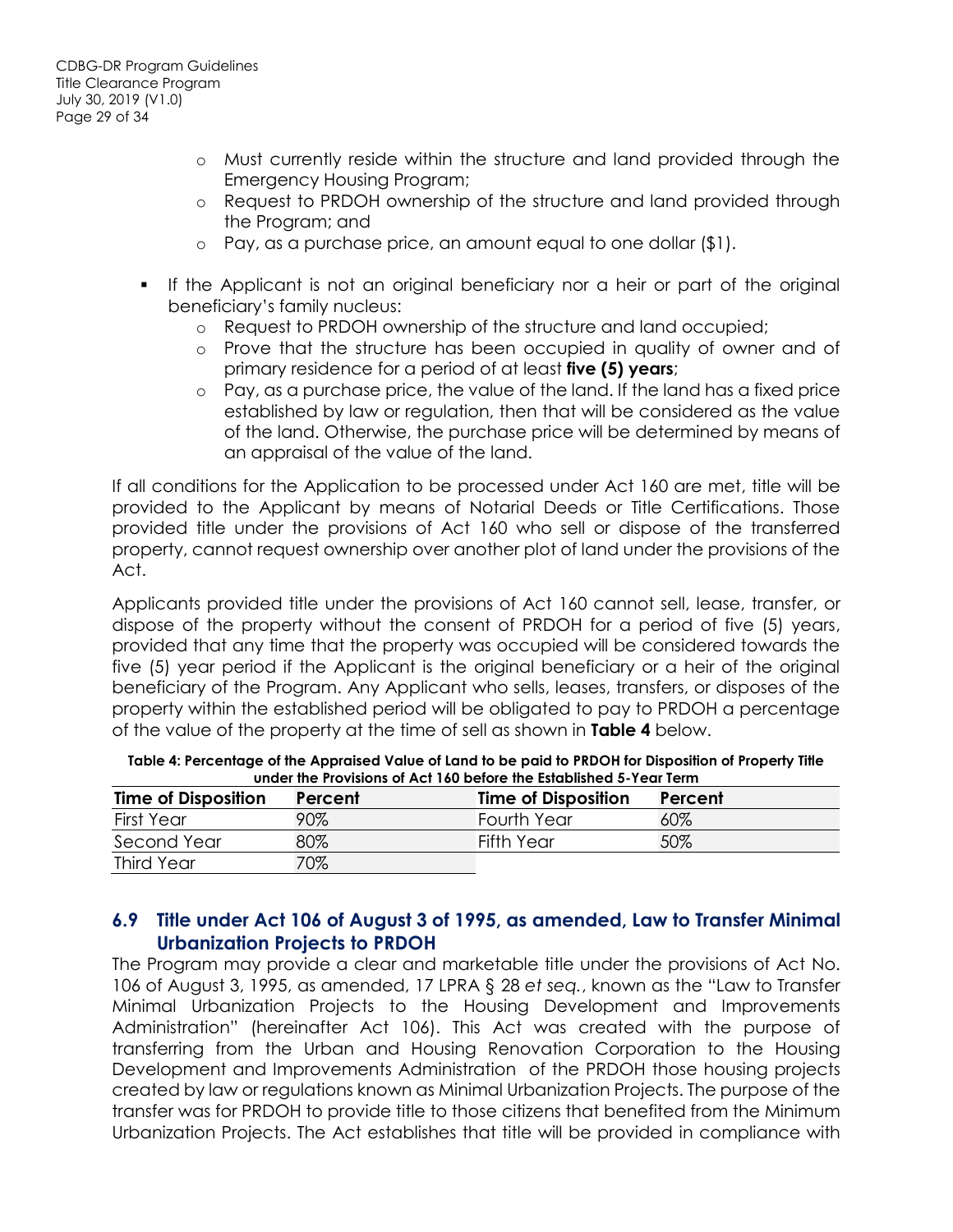CDBG-DR Program Guidelines Title Clearance Program July 30, 2019 (V1.0) Page 30 of 34

> the legal and programmatic requirements and criteria that created each Minimum Urbanization Project. These applications will be handled on a case-by-case basis.

#### <span id="page-29-0"></span>**6.10 Title for Other Privately-Owned Property**

Applicants requesting title under properties that are privately-owned will be managed by PRDOH on a case-by-case basis. The following are some expected scenarios that PRDOH may encounter for these types of Applications and a general statement as to how they might be resolved:

- **Heirs/Spouses without Will:** These are Applicants that may live within a property that was owned by a diseased ancestor/spouse who, at the time of death, did not leave any Will to specify heirship of its property. PRDOH, through its case analysis, may identify the ancestry tree of the original owner and its heirs/spouse. After the corresponding analysis, PRDOH may opt to produce Declarations of Heirship through its Title-Related vendors. Once Declarations of Heirship are generated they will be registered with the Property Register. Additional steps to obtain a clear title will depend on the circumstances of the heirs/spouse related to the Application.
- **Residences Located Within Relative-Owned Property**: These are Applicants that, either by tolerance or family relationship, where allowed to build, or occupy an existing structure, for residence within a plot of land owned by a relative. PRDOH, through its case analysis and field investigations, will work with both parties to establish if title to the plot of land and the residence within it can be transferred to the Applicant. These cases may require the subdivision of land and additional coordination with regulatory Agencies that establish new easements for the new parcels of land generated.
- **Residences Located within Land Not Registered in Property of Registry:** These are cases for which the Program, through its case analysis and field investigations, finds that the plot of land where the Applicant's residence is located is not owned by any private or public entity. These cases may require the presentation of Proof of Ownership Procedure ("Expediente de Dominio") with the courts.

<span id="page-29-1"></span>**6.11 Compliance with the Planning Board and the Office of Permits Management** Titles issued by PRDOH under the provisions of Act 132, Act 35, and Act 286 may not be required to comply with the requirements of the Laws governing the Puerto Rico Planning Board (**PB**) and the Puerto Rico Office of Permit Management (**OGPe**) and their regulations. Specifically, those cases that comply with the provisions of Resolution No. JPE-12 as adopted by the PB on September 25, 1973, are exempt from review and approval of the PB and OGPe. Cases that do not comply with the provisions must be submitted to OGPe for approval. Titles issued by PRDOH under the provisions of any other Act or for privately-owned property will be required to comply with the requirements of the PB and OGPe, including the provisions of Regulation No. 9081 of June 7, 2019, known in Spanish as "Reglamento Conjunto para la Evaluación y Expedición de Permisos Relacionados al Desarrollo, Uso de Terrenos y Operación de Negocios".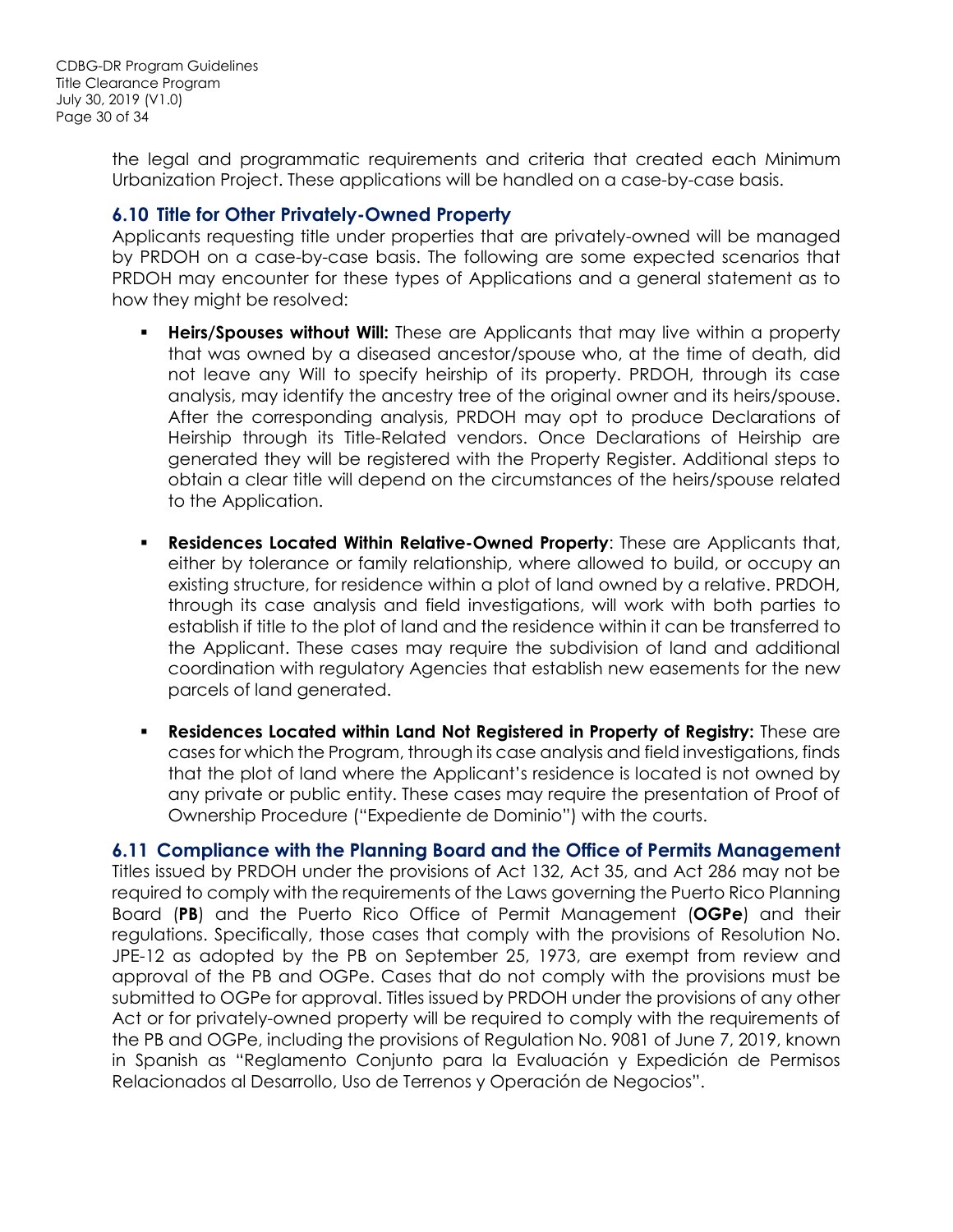# <span id="page-30-0"></span>**6.12 Clear Title Filing**

Once and if a clear title is obtained for the Applicant, the PRDOH will proceed to register the property with the Applicant as the owner at the Puerto Rico Property Register. The PRDOH will obtain the minute of filing at the Puerto Rico Property Register showing the name of register, the property address and date of registry, rights paid, other documents filed, and any other pertinent information with regards to the transaction. The minute of filing must have the Seal of the Property Registry showing that the transaction was filed, either personally or using the Registry of Property Karibe System, as permitted by law and regulations.

Once the property is duly registered within the Puerto Rico Property Registry all title issues have been resolved by the Program. The Program shall provide the Applicant with a Program Final Notice with their individual case file documentation. If the Application was a referral from another Program in the CDBG-DR Housing Portfolio, then Program staff must notify the referring Program of the "cleared titled" condition of the Applicant's property. Only then, may the Applicant proceed with other CDBG-DR Housing Program Assistance, if eligible.

# <span id="page-30-1"></span>**7 No Program Income**

As stated in the Title Clearance Process section of these Guidelines, clear and marketable titles may be provided by requiring Applicants to pay, as a purchase price for the land, a nominal cost ranging from one dollar (\$1) to the appraised value of land. Such is the case when title is issued under the provisions of Act 132 and Act 35 for lands owned by the PRDOH or any other public instrumentality.

Proceeds from such transactions are not considered Program Income, as these proceeds do not fall under the definition of Program Income stated in 24 CFR 570.500(a). PRDOH will not be acquiring, constructing, or improving any property with CDBG-DR funds for the Program to provide clear and marketable titles to Applicants. Therefore, the Title Clearance Program will not generate any proceeds that can be considered Program Income.

# <span id="page-30-2"></span>**8 Application Closeout**

Once the property title has been delivered to the homeowner and filed with the Puerto Rico Property Register, the Program application shall be closed. This process will begin by ensuring that all the documentation and process performed has been accepted by the Applicant and that everything has been performed in compliance with Program requirements.

The Applicant, or any other party involved, will be contacted if any additional information is necessary to closeout the case. Once all levels of quality control review are achieved, the Applicant will receive a Title Clearance Certificate along with a Program Final Notice and their individual case will be placed in a closeout complete status. If the Application was referred by another Housing Program, the Title Clearance Program will issue a notification to the referring Housing Program for appropriate action to be taken.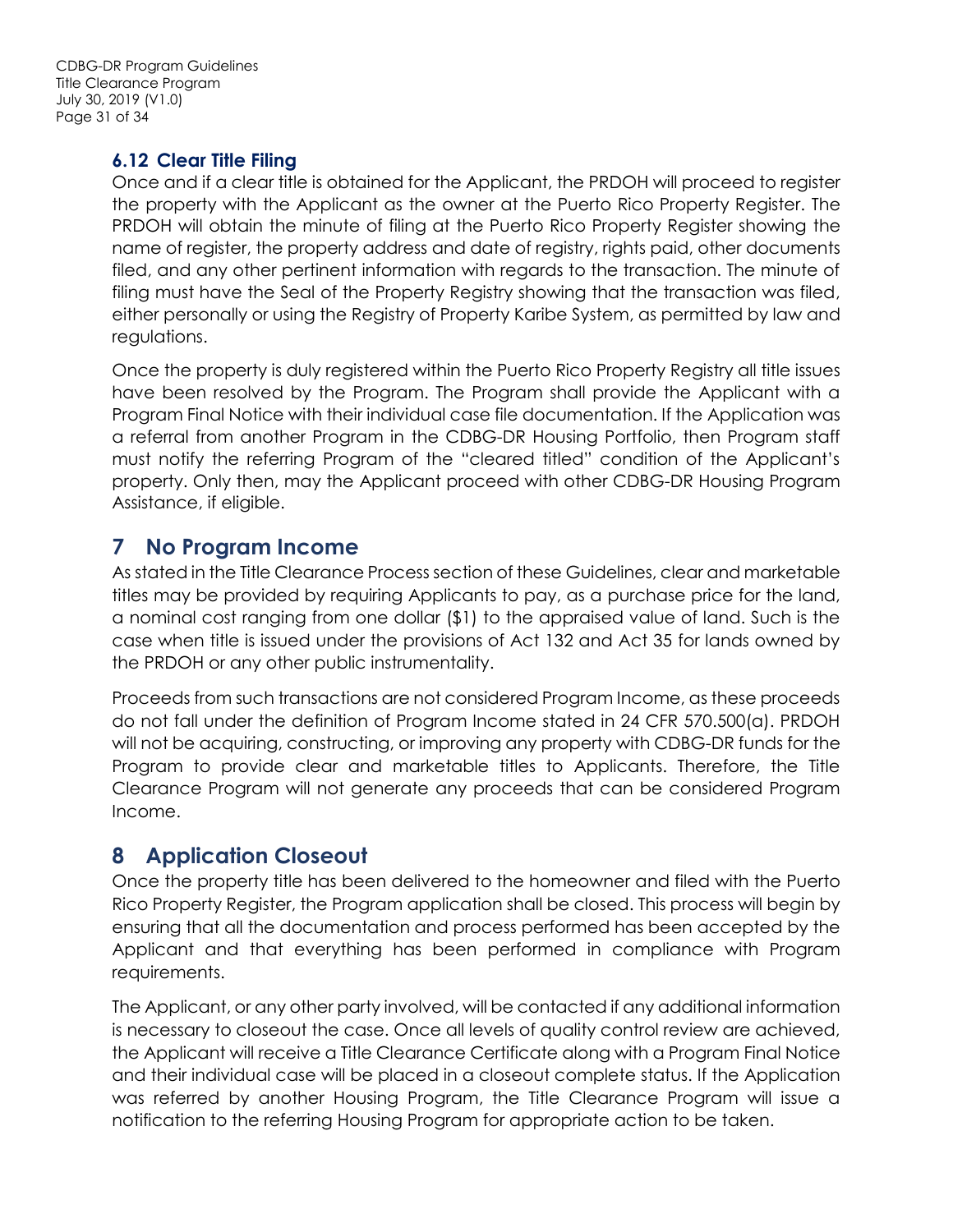If at any time during the Title Clearance Process it becomes clear that the property title cannot be resolved, the Program will proceed to notify the Applicant and the Application will be placed in a "Clear Title Not Obtainable" status. The Program will then proceed to closeout the case. If the Application was referred by another Housing Program, the Title Clearance Program will issue a notification to the referring Housing Program for appropriate action to be taken.

# <span id="page-31-0"></span>**9 Program-Based Reconsideration and/or Administrative Review**

Applicants of the Title Clearance Program may contest any determinations or denials based on Program policy. However, an Applicant may not challenge a federal statutory requirement. Applicants have the right to request a program-based Reconsideration with the Program or request an Administrative Review directly with PRDOH, as stated below.

#### <span id="page-31-1"></span>**9.1 Program-Based Reconsideration Request**

Applicants may file a Program-based Reconsideration Request when it is believed there is an error with Program eligibility determinations, Program award, and/or failure to meet construction standards, among other determinations. An Applicant must submit a written Reconsideration Request directly with the Title Clearance Program within **twenty (20) days** of being notified of the determination, as outlined in the notice. Applicants who file a Program-based Reconsideration Request are encouraged to provide individual facts or circumstances, as well as supporting documents to justify their petition. The date of notification is that on which the Title Clearance Program determination was sent to the Applicant.

In the Reconsideration Request process, the Title Clearance Program will only review facts and information already included in an Applicant's file, unless the Applicant submits new documentation. The Title Clearance Program has the discretion to accept or reject new documentation based upon its relevance to the Program-based Reconsideration Request.

The Title Clearance Program will review and address the Reconsideration Request within **fifteen (15) days** of its receipt. Applicants will be notified of the reconsideration determination via a Reconsideration Request Approved or a Reconsideration Request Denied notification. Applications with an approved Reconsideration Request will return to active Program status and continue with the process as normal. Applications with a denied Reconsideration Request will remain ineligible for the Title Clearance Program.

Filing a Program-based Reconsideration Request does not substitute, negate, or preclude any legal right that an Applicant has to challenge a determination made by the Program.

Therefore, Applicants who believe the initial determination of the Program to be erroneous, may submit either a Program-based Reconsideration Request or a petition for review of the decision made by the Program by filing an Administrative Review Request at the PRDOH in accordance with Regulation Number 4953, of August 19, 1993, which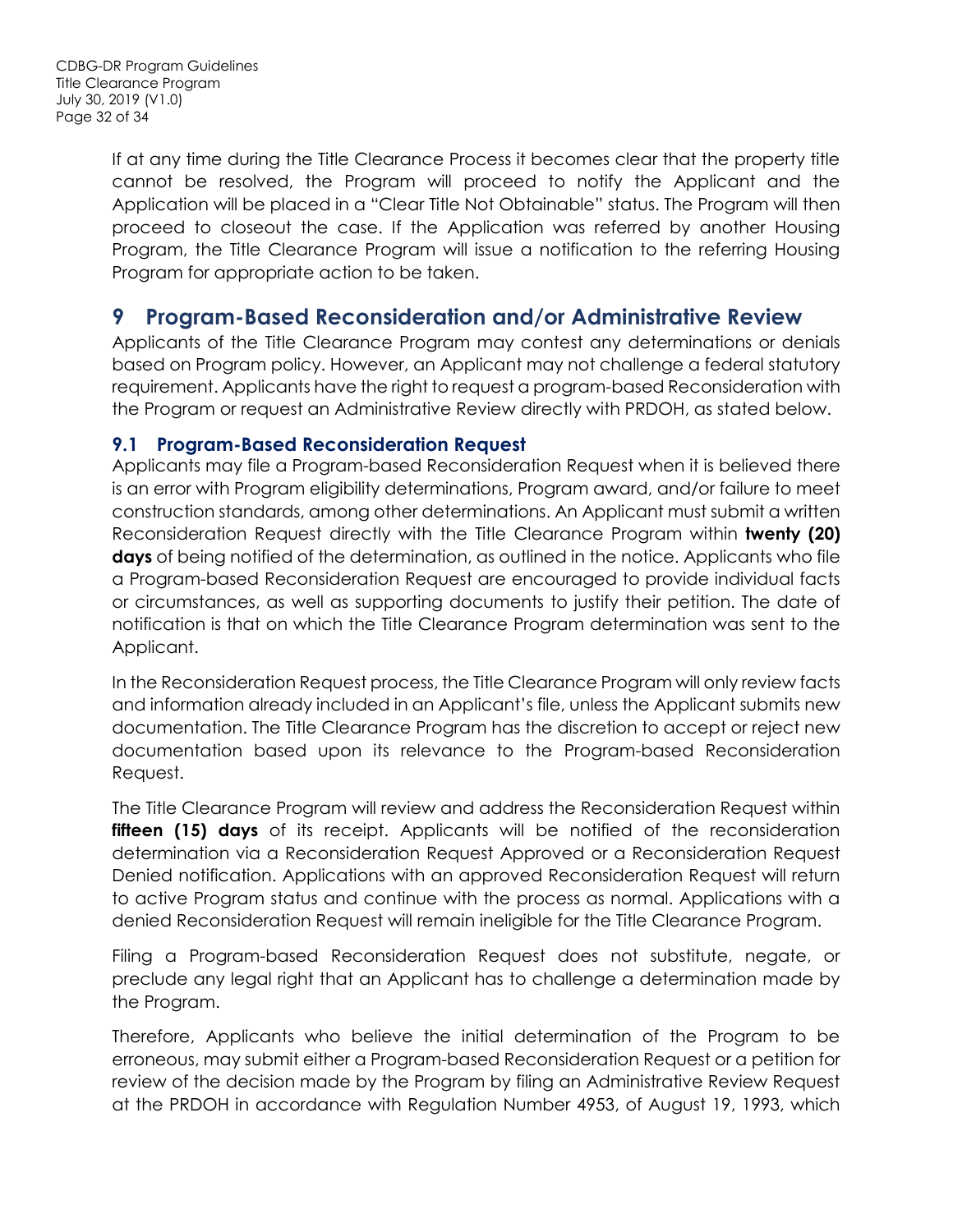regulates the Formal Adjudication Process for the PRDOH and its Adjunct Agencies (Regulation 4953).

## <span id="page-32-0"></span>**9.2 Administrative Review Request**

If an Applicant disagrees with a Program determination, or with the Reconsideration Request Denial determination, said party may file directly to PRDOH, as grantee, an Administrative Review Request. The Applicant must submit such request, in writing, within **twenty (20) days** of being notified of a Program determination or a Reconsideration Request Denial determination. The date of notification is that on which a determination was sent to the Applicant.

Applicants who submit an Administrative Review Request must follow the procedure established in Regulation 4953. After the Administrative Adjudicative Procedure concludes, applications with approved Administrative Review Requests will return to active Program status and continue within the process as normal. Applications with denied Administrative Review Requests will remain ineligible for the Title Clearance Program.

If the Applicant disagrees with any final written determination on an Administrative Review Request notified by PRDOH after completing the Administrative Adjudicative Procedure, said party may file a Judicial Review petition before the Court of Appeals of Puerto Rico within **thirty (30) days** after a copy of the notice has been filed. See Act No. 201-2003, as amended, known as the Judiciary Act of the Commonwealth of Puerto Rico of 2003, 4 LPRA § 24 et seq., and Section 4.2 of Act 38-2017, as amended, known as the Uniform Administrative Procedures Act of the Government of Puerto Rico, 3 LPRA §9672.

If the Applicant fails to file a Program-based Reconsideration Request, or to contest a determination under the Administrative Adjudicative Procedure with PRDOH within the time allotted, the inaction will be deemed as an acceptance of the determination.

# <span id="page-32-1"></span>**10 CDBG-DR Compliance**

## <span id="page-32-2"></span>**10.1 Citizen Participation**

Throughout the duration of the grant, all citizen comments on PRDOH's published Action Plan, any substantial amendments to the Action Plan, performance reports and/or other issues related to the general administration of CDBG-DR funds, including all programs funded by this grant, are welcomed. The Citizen Participation Plan is posted as a standalone document at [www.cdbg-dr.pr.gov](http://www.cdbg-dr.pr.gov/). For more information on how to contact PRDOH, please refer to [www.cdbg-dr.pr.gov](http://www.cdbg-dr.pr.gov/).

#### <span id="page-32-3"></span>**10.2 Related Laws and Regulations**

This Program Guideline makes reference as to how the provisions of certain laws apply to the Title Clearance Program. However, other related laws may exist which are not included in these Guidelines. This does not negate or preclude the Program from applying the provisions of those laws, nor an applicant from receiving services, when